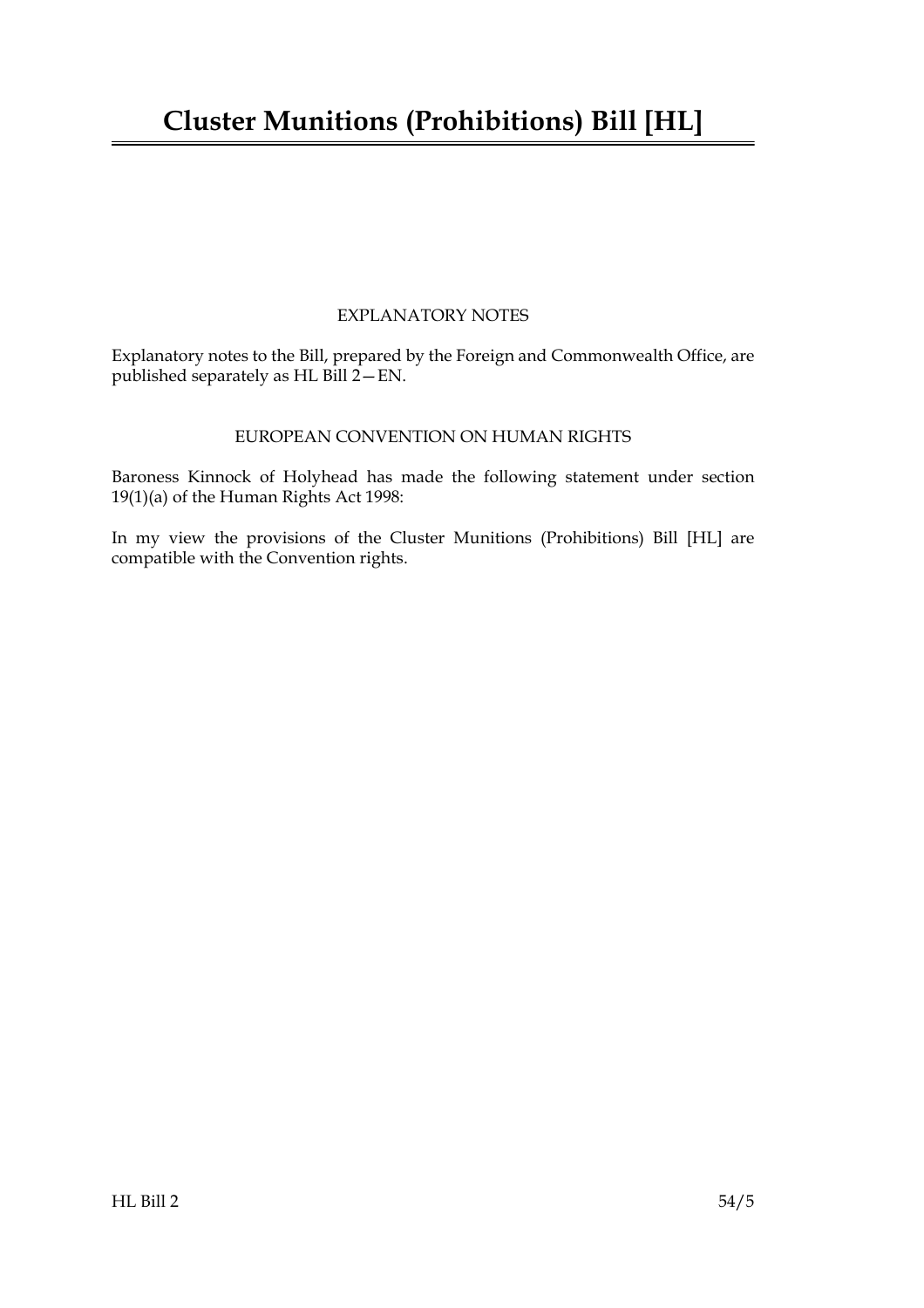### **Cluster Munitions (Prohibitions) Bill [HL]**

#### **CONTENTS**

*Munitions to which Act applies*

1 Munitions to which Act applies

#### *Offences*

- 2 Offences
- 3 Meaning of acquisition and transfer
- 4 Application of section 2

#### *Defences*

- 5 Enabling destruction
- 6 Other purposes permitted by Convention
- 7 Defences relating to state of mind of defendant etc.
- 8 Visiting forces
- 9 International military operations and activities
- 10 Supplementary provision: evidential burden and authorisations

#### *Securing destruction of prohibited munitions*

- 11 Suspicious objects
- 12 Power to enter premises and search for prohibited munitions
- 13 Removal or immobilisation of prohibited munitions
- 14 Power to destroy removed prohibited munitions
- 15 Destruction of immobilised prohibited munitions
- 16 Power to enter premises and destroy immobilised prohibited munitions
- 17 Compensation for destruction
- 18 Offences relating to destruction etc.
- 19 Securing destruction of prohibited munitions: supplementary

#### *Information and records*

- 20 Information and records for Convention purposes
- 21 Power to search and obtain evidence: issue of warrant
- 22 Power to search and obtain evidence: supplementary
- 23 Disclosure of information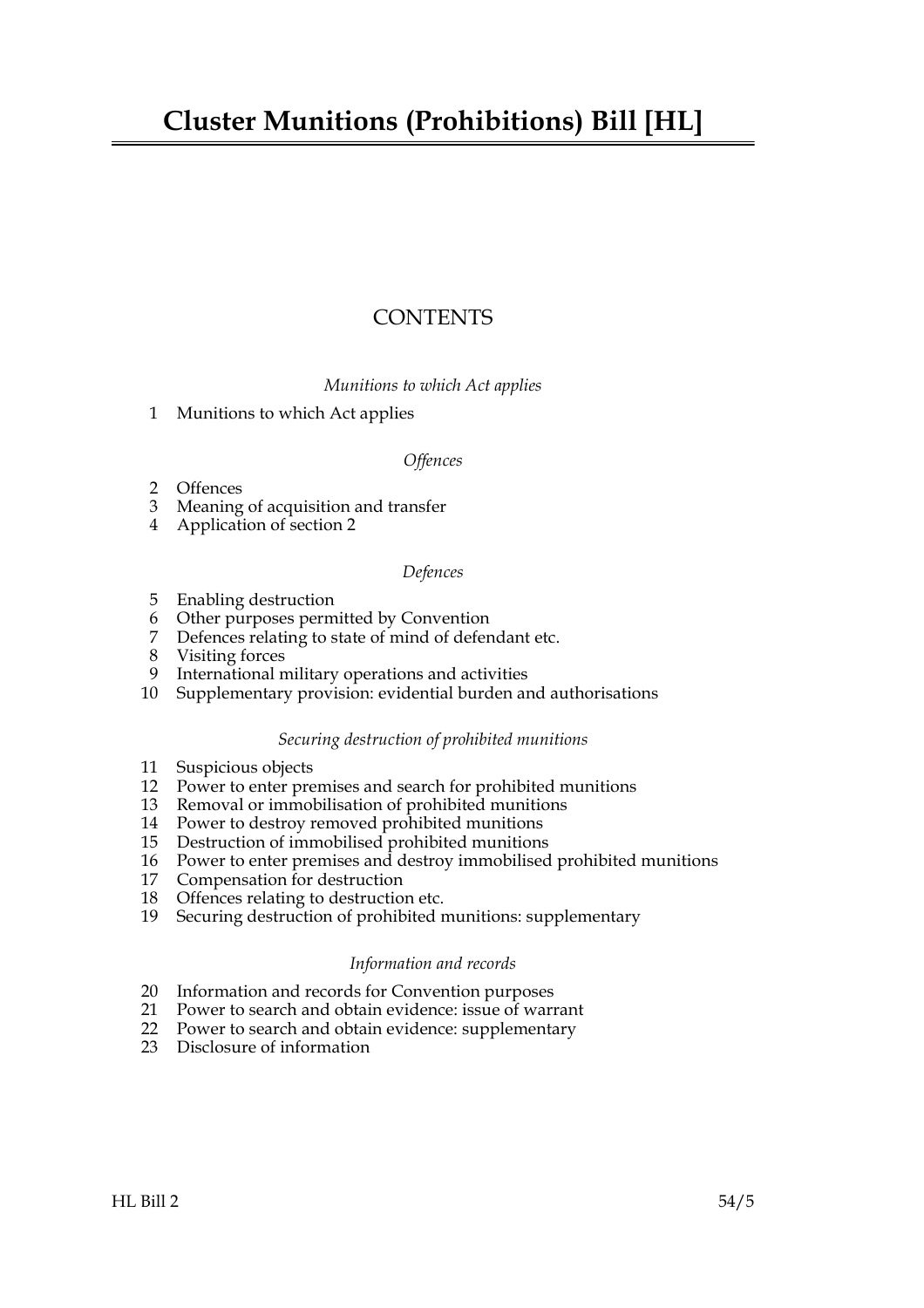#### *Criminal proceedings*

- 24 Consent to prosecution
- 25 Forfeiture in case of conviction
- 26 Offences by bodies corporate etc.

#### *General*

- 27 Safeguards etc. in connection with exercise of powers of entry
- 28 Service of notices
- 29 Power to modify Act
- 30 Interpretation<br>31 Amendments
- Amendments of other Acts
- 32 Crown application
- 33 Extent
- 34 Commencement and short title

Schedule 1 — Definitions of cluster munition, explosive bomblet etc.

Schedule 2 — Offences to which section 9 applies

Schedule 3 — Amendments of other Acts

A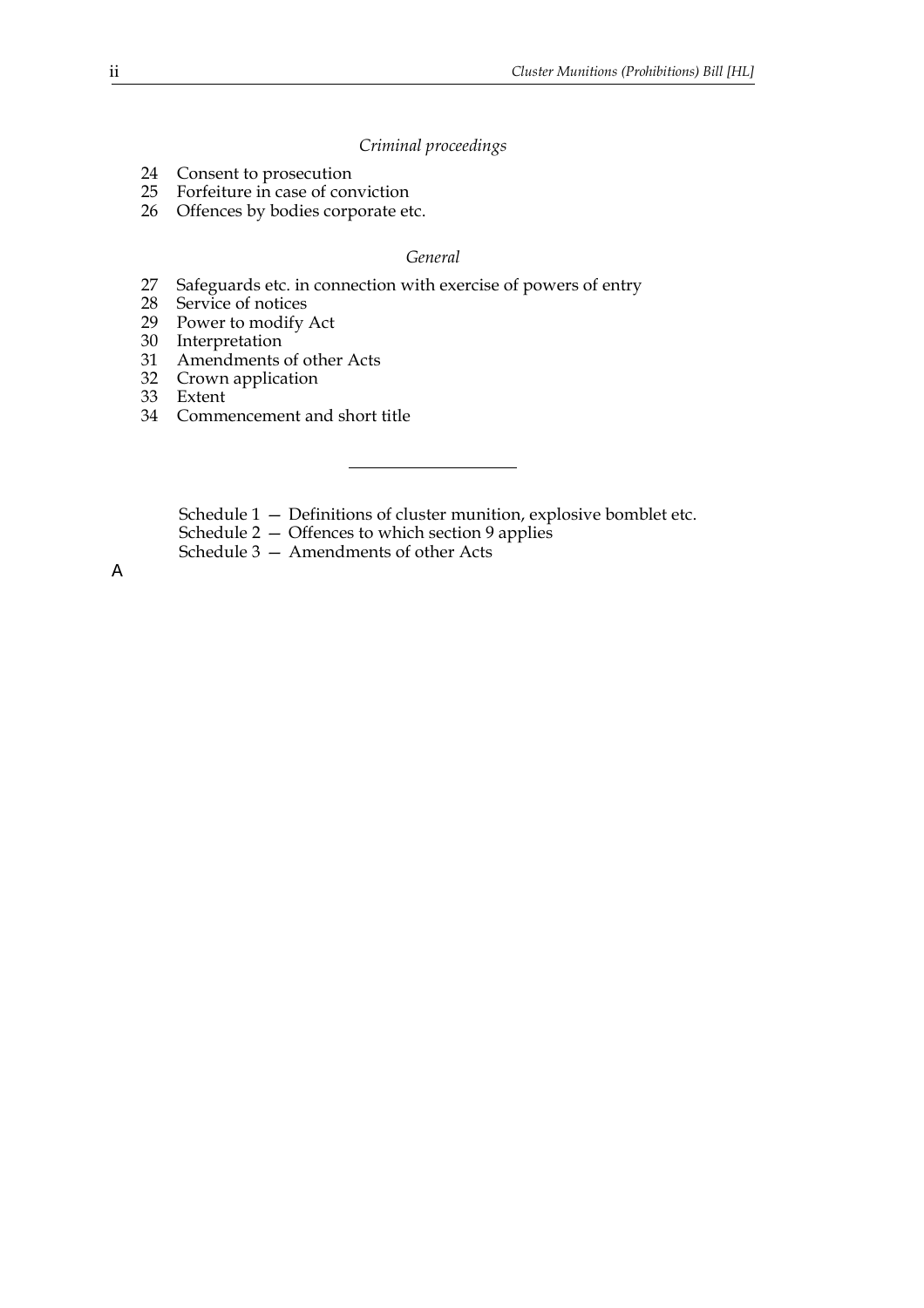# A **BILL**

#### TO

Make provision for giving effect to the Convention on Cluster Munitions.

E IT ENACTED by the Queen's most Excellent Majesty, by and with the advice and consent of the Lords Spiritual and Temporal, and Commons, in this present **B** E IT ENACTED by the Queen's most Excellent Majesty, by and with consent of the Lords Spiritual and Temporal, and Commons, Parliament assembled, and by the authority of the same, as follows:

#### *Munitions to which Act applies*

#### **1 Munitions to which Act applies**

- (1) This section applies for the purposes of this Act.
- (2) "The Convention" means the Convention on Cluster Munitions, signed by the United Kingdom at Oslo on 3 December 2008.
- (3) "Prohibited munition" means—
	- (a) a cluster munition, or
	- (b) an explosive bomblet that is specifically designed to be dispersed or released from dispensers affixed to aircraft ("a relevant explosive bomblet").
- (4) "Prohibited munition" does not include a mine.
- (5) "Cluster munition", "explosive bomblet", "dispenser" and "mine" have the same meaning as in the Convention.
- (6) Schedule 1 sets out the definitions of "cluster munition", "explosive bomblet", "dispenser" and "mine" given by Article 2 of the Convention (together with definitions of related terms).

#### *Offences*

#### **2 Offences**

- (1) It is an offence for a person to  $-$ 
	- (a) use a prohibited munition,
	- (b) develop or produce a prohibited munition,

*10*

*15*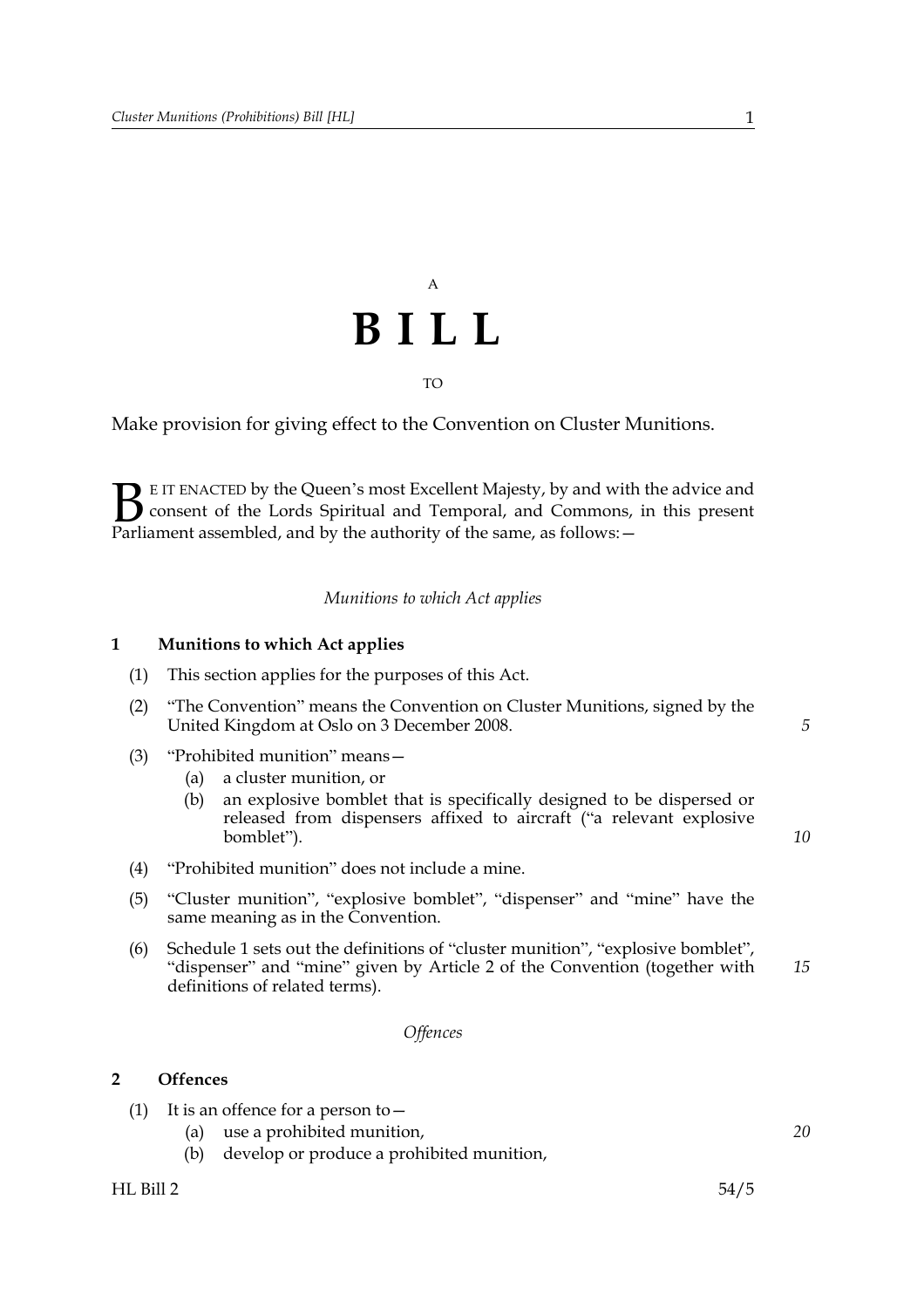- (c) acquire a prohibited munition,
- (d) make arrangements under which another person acquires a prohibited munition,
- (e) have a prohibited munition in the person's possession,
- (f) transfer a prohibited munition, or
- (g) make arrangements under which another person transfers a prohibited munition.
- (2) It is an offence for a person to assist, encourage or induce any other person to engage in any conduct mentioned in paragraphs (a) to (g) of subsection (1).
- (3) A person guilty of an offence under this section is liable, on conviction on indictment, to imprisonment for a term not exceeding 14 years or to a fine, or to both. *10*

#### **3 Meaning of acquisition and transfer**

- (1) This section applies for the purposes of this Act.
- (2) A person acquires a prohibited munition if the person acquires it or enters into a contract to acquire it. *15*
- (3) A person transfers a prohibited munition if the person—
	- (a) disposes of it,
	- (b) moves it into or from the United Kingdom, or
	- (c) enters into a contract to do anything mentioned in paragraph (a) or (b). *20*
- (4) "Acquire" means buy, hire, borrow or accept as a gift, and "dispose" means sell, let on hire, lend or give.
- (5) A person is not to be taken to acquire or dispose of a prohibited munition by reason only of the person's acquisition or disposal of an interest in or right over land containing cluster munition remnants.
- (6) "Cluster munition remnants" has the same meaning as in the Convention.
- (7) Schedule 1 sets out the definition of "cluster munition remnants" given by Article 2 of the Convention (together with definitions of related terms).

#### **4 Application of section 2**

- (1) Section 2(1) applies to conduct in the United Kingdom or elsewhere.
- (2) Section 2(2) applies to assistance, encouragement and inducements in the United Kingdom or elsewhere.
- (3) But in their application to conduct, and to assistance, encouragement and inducements, outside the United Kingdom, subsections (1) and (2) of section 2 apply only to—
	- (a) United Kingdom nationals,
	- (b) Scottish partnerships, and
	- (c) bodies incorporated under the law of any part of the United Kingdom.
- (4) Section 2(2) applies whether or not the conduct assisted, encouraged or induced takes place, or (if it takes place) will take place, in the United Kingdom or elsewhere.

*30*

*25*

*5*

*35*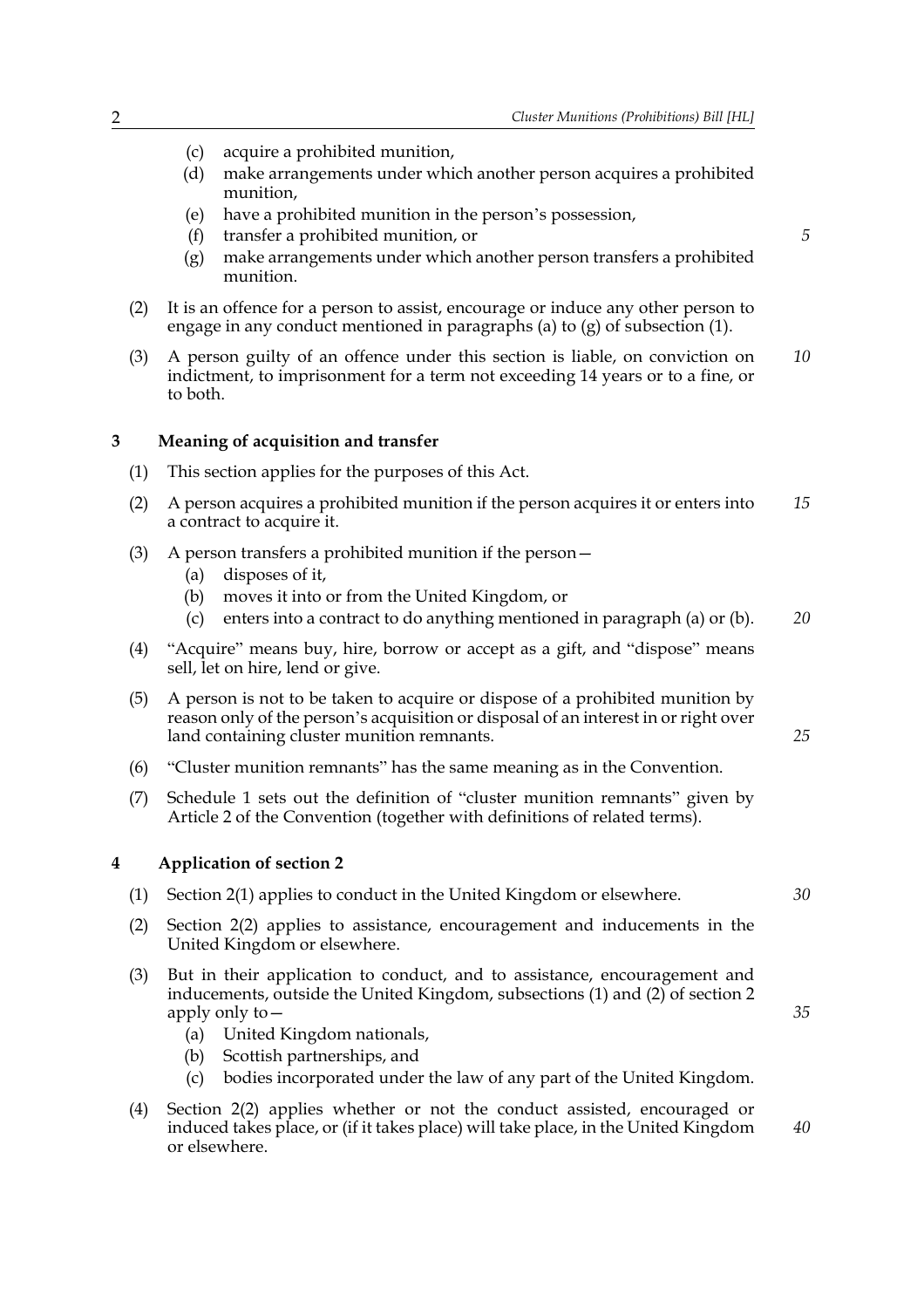- (5) Her Majesty may by Order in Council provide that this section is to have effect as if the list of persons in subsection (3) included bodies incorporated under the law of any of the Channel Islands, the Isle of Man or any British overseas territory.
- (6) For the purposes of this section a United Kingdom national is an individual who is  $-$ 
	- (a) a British citizen, a British overseas territories citizen, a British National (Overseas) or a British Overseas citizen,
	- (b) a person who under the British Nationality Act 1981 is a British subject, or
	- (c) a British protected person within the meaning of that Act.
- (7) Proceedings for an offence under section 2 committed outside the United Kingdom may be taken, and the offence may for incidental purposes be treated as having been committed, in any place in the United Kingdom.
- (8) In the application of subsection (7) to Scotland, any such proceedings against a person may be taken— *15*
	- (a) in any sheriff court district in which the person is apprehended or is in custody, or
	- (b) in such sheriff court district as the Lord Advocate may determine.
- (9) In subsection (8) "sheriff court district" is to be construed in accordance with the Criminal Procedure (Scotland) Act 1995 (see section 307(1) of that Act). *20*

#### *Defences*

#### **5 Enabling destruction**

- (1) It is a defence for a person  $(P)$  charged with an offence under section  $2(1)(e)$  to show that P had the prohibited munition in P's possession for the purpose of enabling it to be destroyed. *25*
- (2) It is a defence for a person (P) charged with an offence under section  $2(1)(f)$  to show that P transferred the prohibited munition for the purpose of enabling it to be destroyed.
- (3) It is a defence for a person (P) charged with an offence under section  $2(1)(g)$  to show that P made the arrangements for the transfer of the prohibited munition for the purpose of enabling it to be destroyed. *30*
- (4) It is a defence for a person  $(P)$  charged with an offence under section  $2(1)(c)$  to show that—
	- (a) the acquisition of the prohibited munition was by means of a transfer made for the purpose of enabling it to be destroyed, and *35*
	- (b) P acquired the prohibited munition for that purpose.
- (5) It is a defence for a person (P) charged with an offence under section  $2(1)(d)$  to show that —
	- (a) at the time when P made the arrangements for the acquisition of the prohibited munition, P had reasonable cause to believe that the acquisition would be by means of a transfer made for the purpose of enabling it to be destroyed, and *40*
	- (b) P made the arrangements for that purpose.

*5*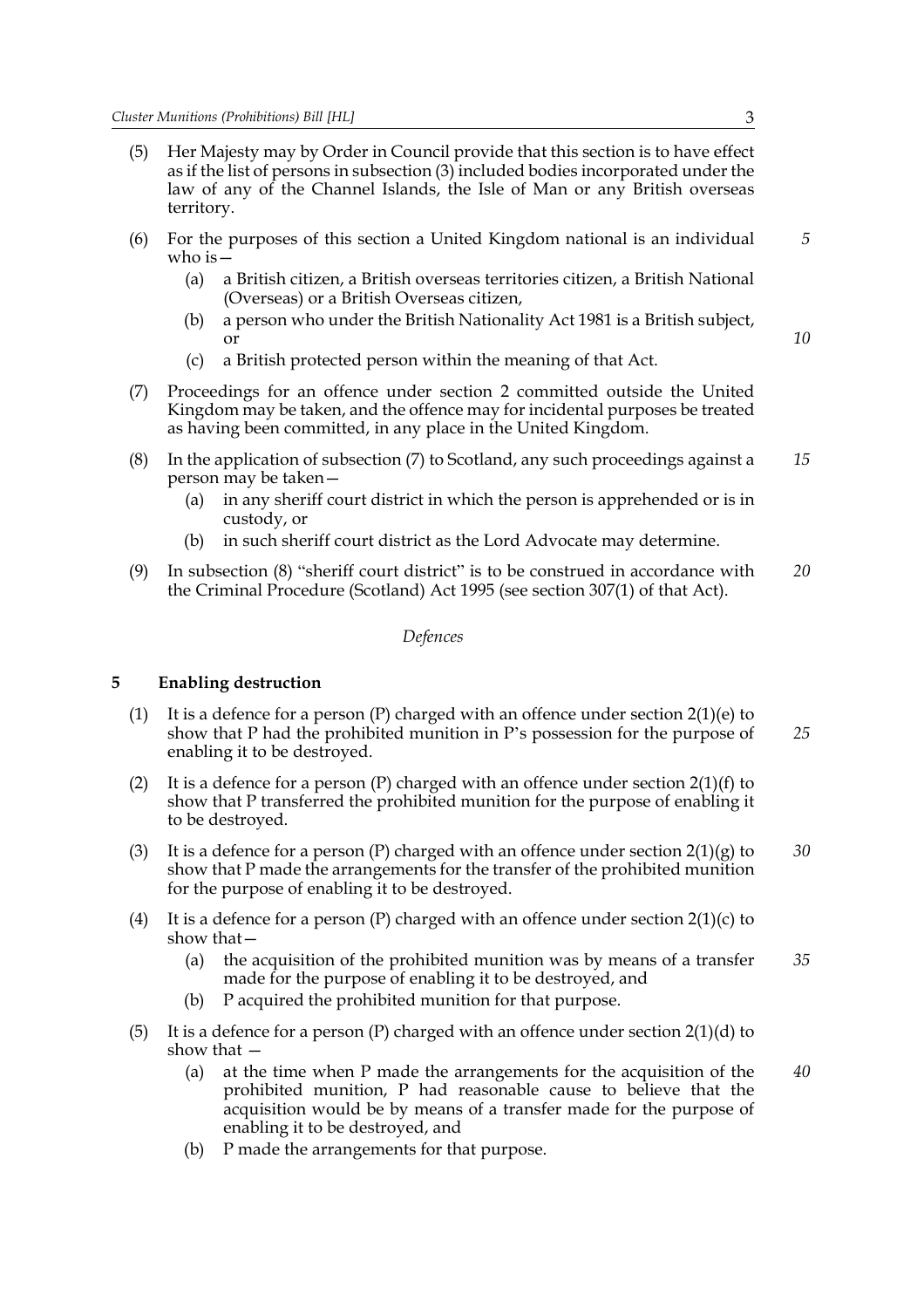(6) It is a defence for a person (P) charged with an offence under section 2(2) of assisting, encouraging or inducing any other person to engage in any conduct to show that, at the time of the assistance, encouragement or inducement, P had reasonable cause to believe that the other person would have a defence in respect of the conduct by virtue of any of subsections (1) to (5).

#### **6 Other purposes permitted by Convention**

- (1) It is a defence for a person  $(P)$  charged with an offence under section  $2(1)(e)$  to show that—
	- (a) P had the prohibited munition in P's possession with the intention that it would be used only for permitted purposes, and
	- (b) P's possession of the prohibited munition was in accordance with the terms of an authorisation given to P by the Secretary of State.
- (2) It is a defence for a person  $(P)$  charged with an offence under section  $2(1)(f)$  to show that—
	- (a) P transferred the prohibited munition with the intention that it would be used only for permitted purposes, and *15*
	- (b) the transfer was in accordance with the terms of an authorisation given to P by the Secretary of State.
- (3) It is a defence for a person (P) charged with an offence under section  $2(1)(g)$  to show that—
	- (a) P made the arrangements for the transfer of the prohibited munition with the intention that it would be used only for permitted purposes, and
	- (b) the Secretary of State had authorised the transfer.
- (4) It is a defence for a person (P) charged with an offence under section  $2(1)(c)$  to show that— *25*
	- (a) the acquisition of the prohibited munition was by means of a transfer which had been authorised by the Secretary of State, and
	- (b) P acquired the prohibited munition with the intention that it would be used only for permitted purposes.
- (5) It is a defence for a person (P) charged with an offence under section 2(1)(d) to show that—
	- (a) at the time when P made the arrangements for the acquisition of the prohibited munition, P had reasonable cause to believe that the acquisition would be by means of a transfer which had been authorised by the Secretary of State, and *35*
	- (b) P made the arrangements with the intention that the prohibited munition would be used only for permitted purposes.
- (6) It is a defence for a person (P) charged with an offence under section 2(2) of assisting, encouraging or inducing any other person to engage in any conduct to show that, at the time of the assistance, encouragement or inducement, P had reasonable cause to believe that the other person would have a defence in respect of the conduct by virtue of any of subsections (1) to (5). *40*
- (7) The Secretary of State may not, for the purposes of this section, authorise the possession or transfer of prohibited munitions in numbers in excess of what is necessary for permitted purposes.
- (8) For the purposes of this section the following are "permitted purposes"—

*10*

*20*

*5*

*30*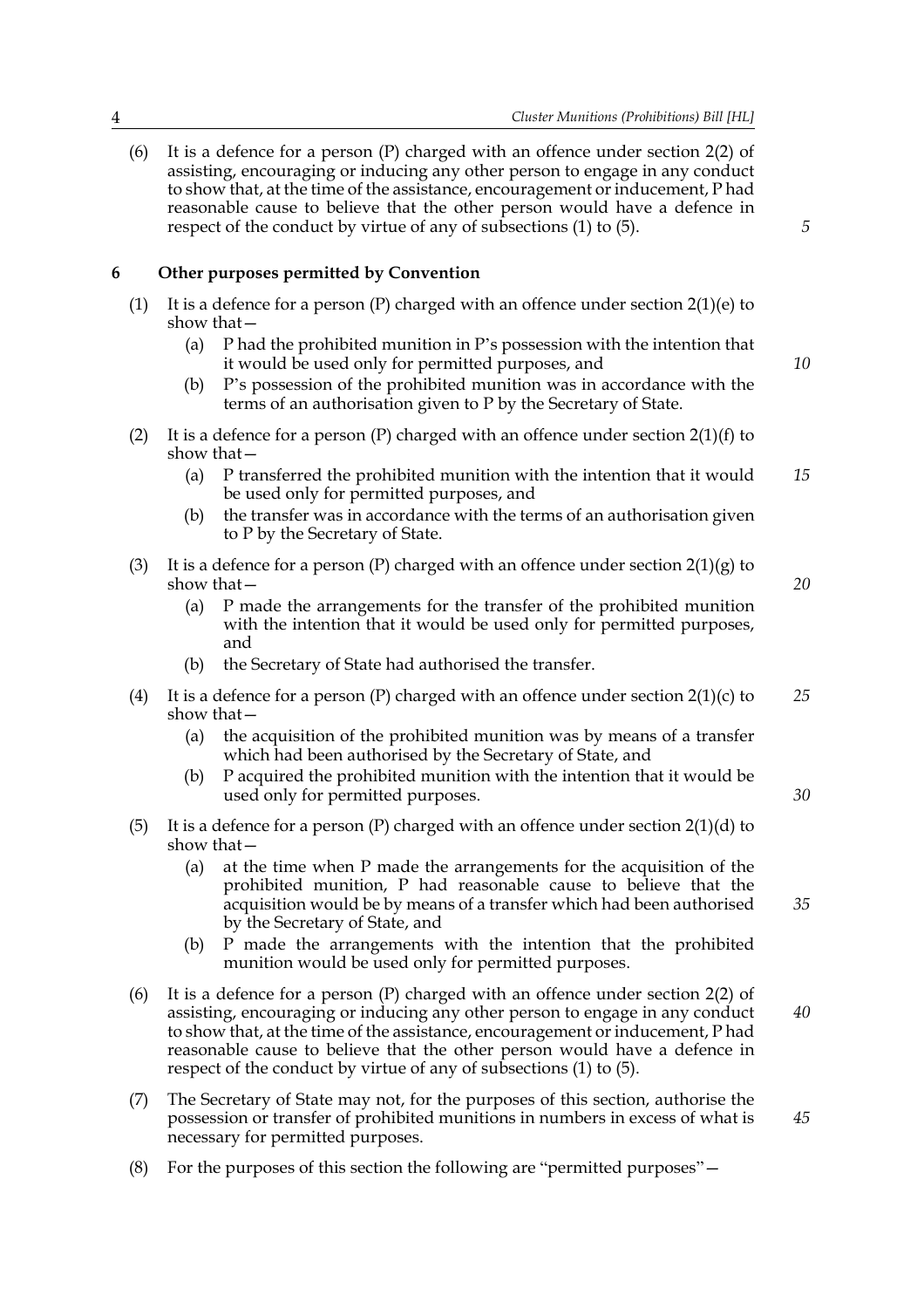- (a) the development of, and training in, techniques for the detection, clearance or destruction of cluster munitions, explosive submunitions and relevant explosive bomblets,
- (b) the development of counter-measures in respect of cluster munitions, explosive submunitions and relevant explosive bomblets, and
- (c) the purposes of any proceedings under this Act, or of any criminal investigation or other criminal proceedings (whether in the United Kingdom or elsewhere), in which the prohibited munition is or may be evidence.
- (9) In subsection (8) "explosive submunition" has the same meaning as in the Convention. *10*
- (10) Schedule 1 sets out the definition of "explosive submunition" given by Article 2 of the Convention (as a term related to the definition of "cluster munition").

#### **7 Defences relating to state of mind of defendant etc.**

- (1) It is a defence for a person (P) charged with an offence under section  $2(1)(a)$  or (c) to  $(g)$  to show that, at the time of the conduct constituting the offence, P neither knew nor suspected, nor had reason to suspect, that the object in question was a prohibited munition. *15*
- (2) It is a defence for a person  $(P)$  charged with an offence under section  $2(1)(e)$  to show that, having come to know or suspect while the object in question was in P's possession that it was a prohibited munition, P took all reasonable steps, as soon as reasonably practicable after P first had that knowledge or suspicion, to inform the Secretary of State, or a constable or member of a service police force, of P's knowledge or suspicion. *20*
- (3) It is a defence for a person  $(P)$  charged with an offence under section  $2(1)(e)$  to show that P did not have any knowledge or suspicion that the object in question was a prohibited munition, nor any reason for such a suspicion, until P became aware of the Secretary of State's exercise in the case of that object of a power conferred on the Secretary of State by this Act. *25*
- (4) It is a defence for a person (P) charged with an offence under section 2(2) to show that, at the time of the assistance, encouragement or inducement, P neither knew nor suspected, nor had reason to suspect, that the conduct assisted, encouraged or induced related, or might relate, to a prohibited munition. *30*
- (5) In subsection (2), "service police force" means—
	- (a) the Royal Navy Police,
	- (b) the Royal Military Police, or
	- (c) the Royal Air Force Police.

#### **8 Visiting forces**

- (1) It is a defence for a person  $(P)$  charged with an offence under section  $2(1)(e)$  to show that— *40*
	- (a) at the time when P had possession of the prohibited munition, P was a member of a visiting force of a State that was not a party to the Convention or was working with such a force, and
	- (b) P's possession of the prohibited munition was in accordance with the terms of an authorisation given to that State by the Secretary of State. *45*

*5*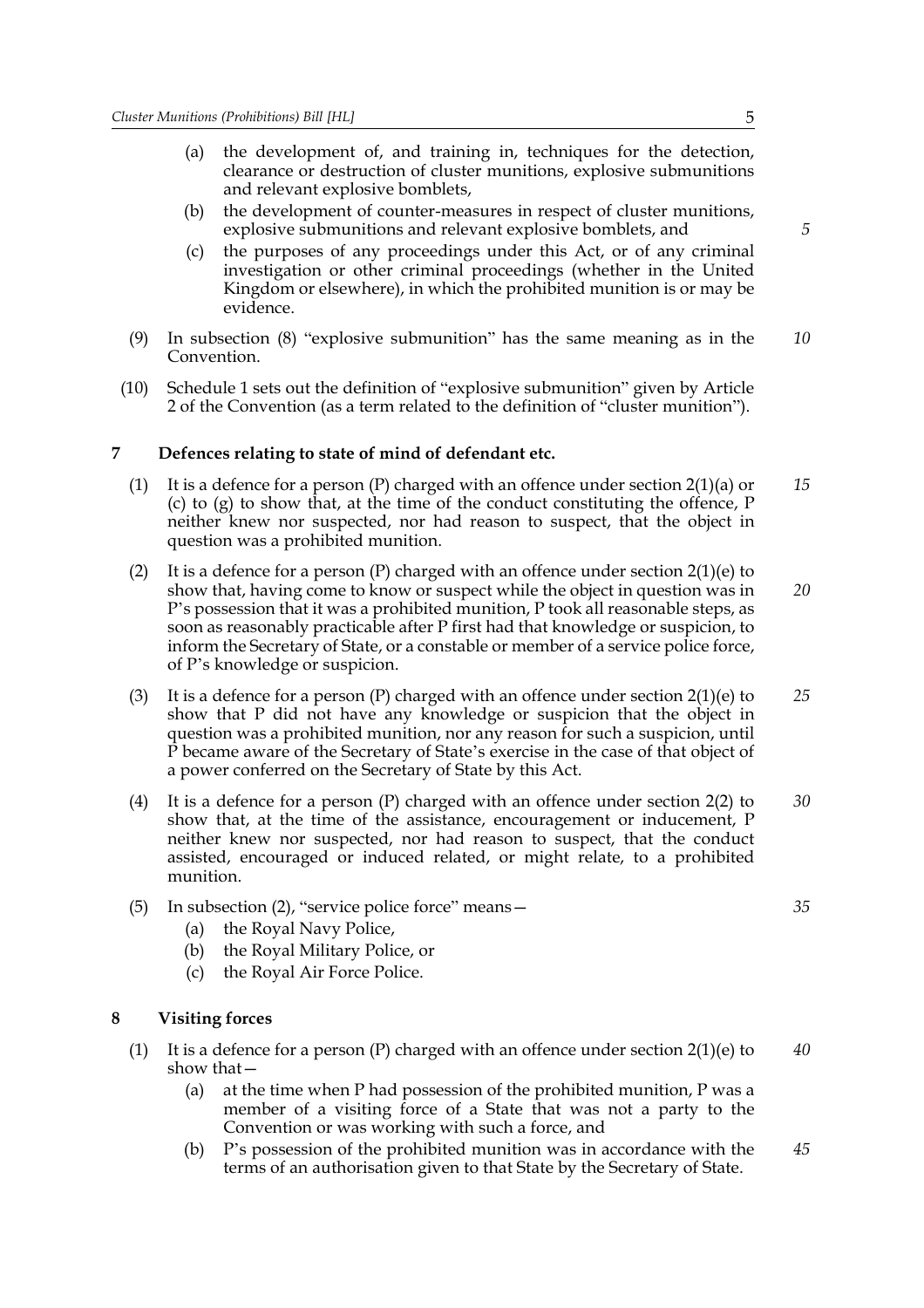- (2) It is a defence for a person (P) charged with an offence under section 2(1)(f), which is alleged to have been committed by moving a prohibited munition into or from the United Kingdom or entering into a contract to move a prohibited munition into or from the United Kingdom, to show that—
	- (a) at the time when P moved the prohibited munition or entered into the contract to move it, P was a member of a visiting force of a State that was not a party to the Convention, and
	- (b) the movement was or (as the case may be) would be in accordance with the terms of an authorisation given to that State by the Secretary of State.
- (3) It is a defence for a person (P) charged with an offence under section  $2(1)(g)$ , which is alleged to have been committed by making arrangements under which a member of a visiting force of a State that was not a party to the Convention moves a prohibited munition into or from the United Kingdom or enters into a contract to move a prohibited munition into or from the United Kingdom, to show that at the time when P made the arrangements—
	- (a) P was a member of a visiting force of a State that was not a party to the Convention or was working with such a force, and
	- (b) P had reasonable cause to believe that the movement would be in accordance with the terms of an authorisation given to that State by the Secretary of State. *20*
- (4) It is a defence for a person (P) charged with an offence under section 2(2) of assisting, encouraging or inducing any other person to engage in any conduct to show that at the time of the assistance, encouragement or inducement—
	- (a) P was a member of a visiting force of a State that was not a party to the Convention or was working with such a force, and *25*
	- (b) P had reasonable cause to believe that the other person would have a defence in respect of the conduct by virtue of any of subsections (1) to (3).
- (5) For the purposes of this section, a person is working with a visiting force at any time when the person is providing a service to the force under a contract or helping it in any other way. *30*
- (6) In this section—
	- (a) "visiting force" means any such body, contingent or detachment of the forces of any country as is a visiting force for the purposes of any of the provisions of Part 1 of the Visiting Forces Act 1952, and
	- (b) "member", in relation to a visiting force, has the meaning given by section 12(1) of that Act.

#### **9 International military operations and activities**

- (1) It is a defence for a person charged with an offence specified in any of paragraphs 1 to 6 of Schedule 2 to show that the person's conduct took place in the course of, or for the purposes of, an international military operation or an international military co-operation activity. *40*
- (2) A military operation is an international military operation if  $-$ 
	- (a) both members of Her Majesty's armed forces and members of the armed forces of one or more States other than the United Kingdom participate in the operation, *45*
	- (b) at least one of the other States is not a party to the Convention, and

*15*

*35*

*5*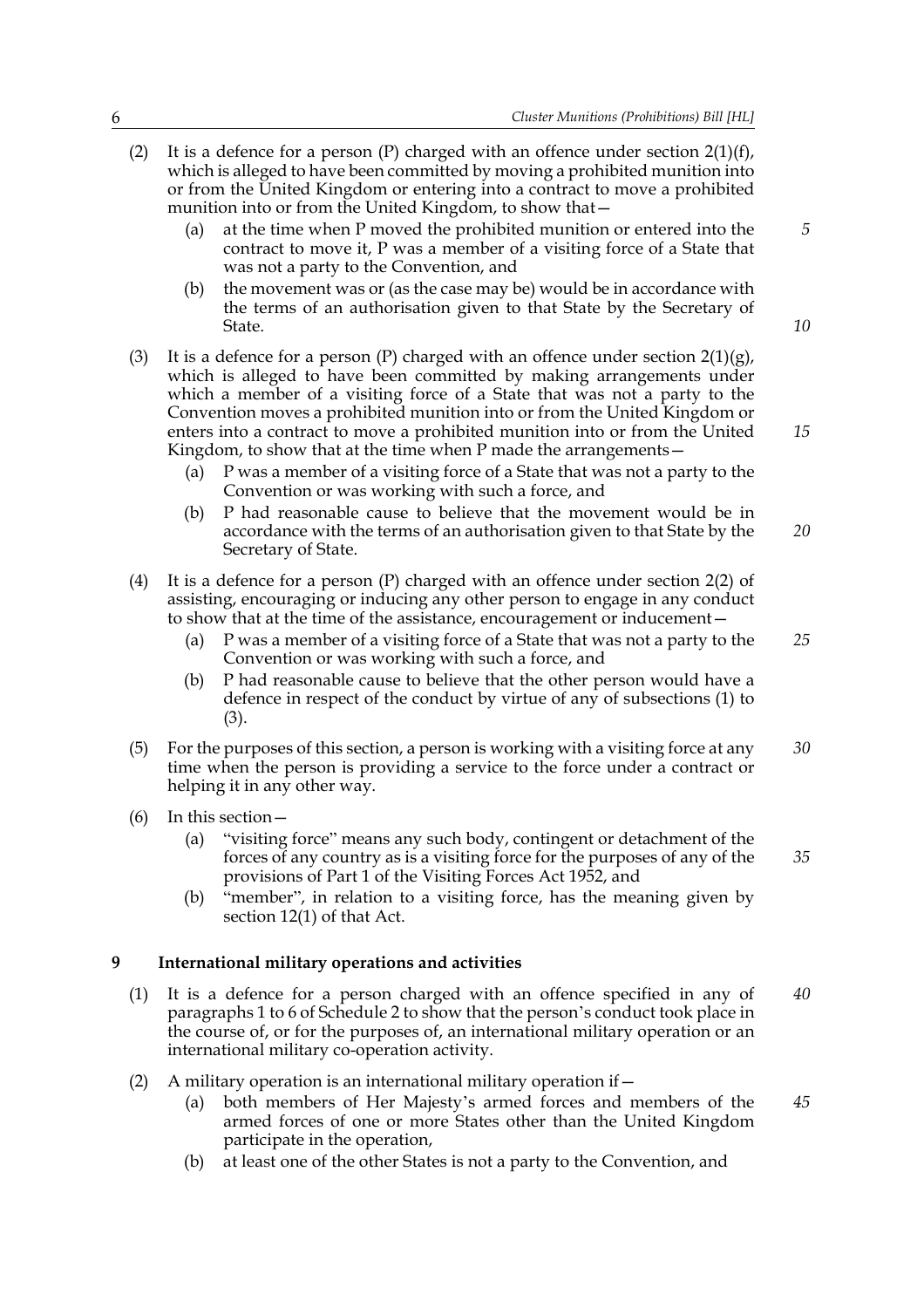- (c) the operation involves or might involve conduct by members of the armed forces of a State that is not a party to the Convention, or by other persons acting under the authority of such a State, which would be in contravention of the Convention if it were conduct by members of the armed forces of a State that is a party to the Convention or by other persons acting under the authority of such a State.
- (3) An activity is an international military co-operation activity if  $-$ 
	- (a) it is an activity, other than a military operation, undertaken in pursuance of co-operation between the government of the United Kingdom and the government of one or more States other than the United Kingdom for any purpose related to— *10*
		- (i) the defence of the United Kingdom or any of those States, or
		- (ii) Her Majesty's armed forces or the armed forces of any of those States,
	- (b) at least one of the other States is not a party to the Convention, and
	- (c) the activity involves or might involve conduct by members of the armed forces of a State that is not a party to the Convention, or by other persons acting under the authority of such a State, which would be in contravention of the Convention if it were conduct by members of the armed forces of a State that is a party to the Convention or by other persons acting under the authority of such a State. *20*
- (4) Subsection (5) applies if a question arises in any proceedings as to whether—
	- (a) subsection (2)(a) applies in relation to a military operation, or
	- (b) subsection (3)(a) applies in relation to an activity.
- (5) A certificate issued by or under the authority of the Secretary of State stating any fact relating to that question is conclusive evidence of that fact. *25*
- (6) Paragraphs 7 and 8 of Schedule 2 make further provision about the application of the defence under subsection (1) in relation to particular offences specified in that Schedule.
- (7) In this section— "Her Majesty's armed forces" means any of Her Majesty's forces within the meaning of the Armed Forces Act 2006; "military operation" includes any naval or air force operation. *30*

#### **10 Supplementary provision: evidential burden and authorisations**

- (1) Subsection (2) applies where a person relies on a defence under this Act.
- (2) If evidence is adduced which is sufficient to raise an issue with respect to the defence, the court must assume that the defence is satisfied unless the prosecution proves beyond reasonable doubt that it is not.
- (3) For the purposes of sections 6 and 8, an authorisation given before the coming into force of this Act has the same effect as one given on or after its coming into force. *40*

*5*

*15*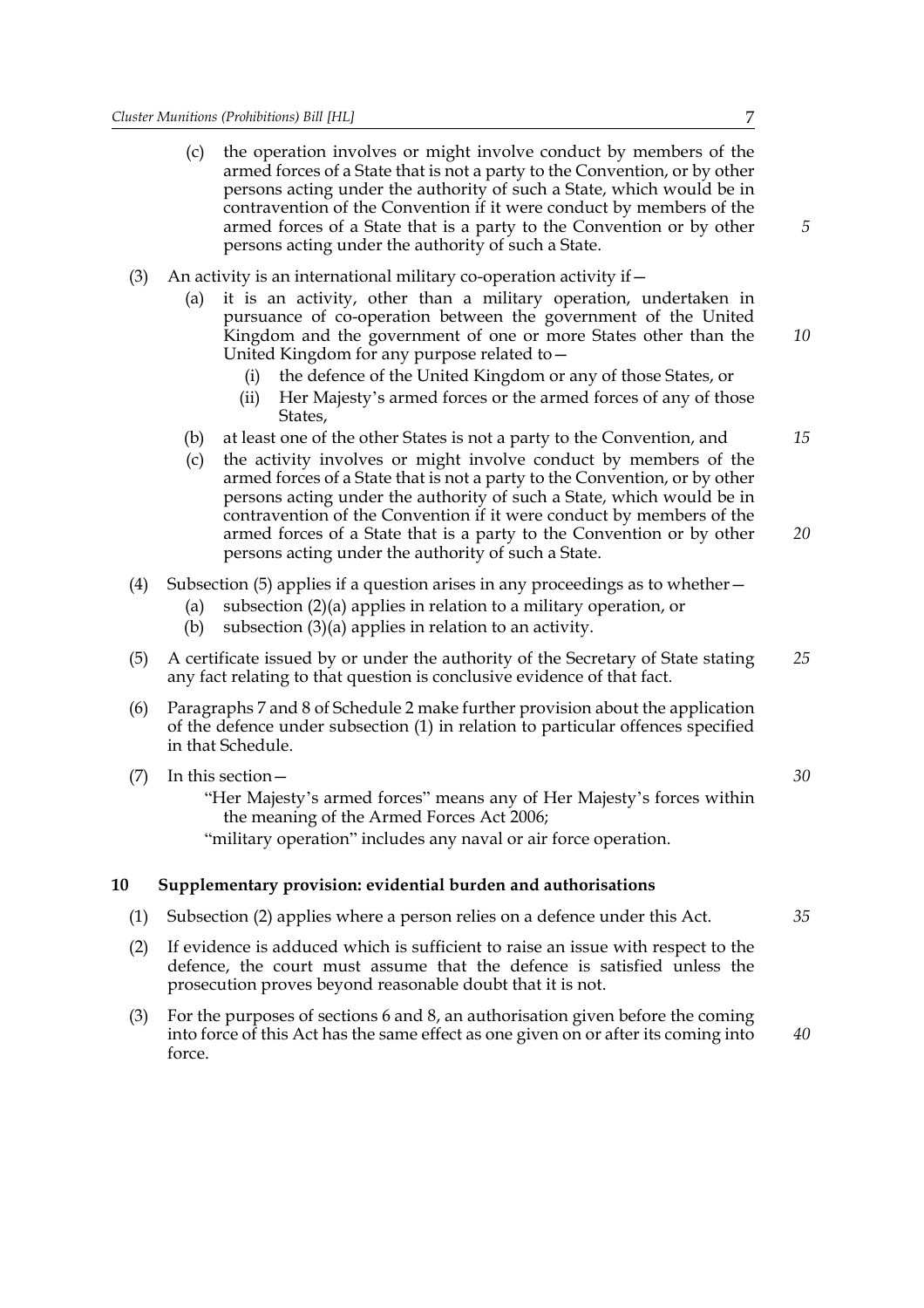*Securing destruction of prohibited munitions*

#### **11 Suspicious objects**

- (1) This section applies where—
	- (a) the Secretary of State has grounds to suspect that an object is a prohibited munition, and
	- (b) it does not appear to the Secretary of State that the only persons in possession of the object (assuming it is a prohibited munition) are persons who, if charged with an offence under section 2(1)(e), would have a defence under section 5 or 6.
- (2) The Secretary of State may serve a notice on—
	- (a) any person who appears to the Secretary of State to have possession of the object;
	- (b) any other person who appears to the Secretary of State to have an interest which the Secretary of State believes would be materially affected if the object were to be destroyed.
- (3) The notice must—
	- (a) describe the object and state its location,
	- (b) state that the Secretary of State suspects that the object is a prohibited munition and give the reasons for that suspicion,
	- (c) state that the Secretary of State is considering whether to secure the destruction of the object under sections 14 to 16, *20*
	- (d) refer to the obligation imposed by subsection (4) and specify a date for the purposes of that subsection, and
	- (e) refer to the right conferred by subsection (5).
- (4) A person on whom a notice is served under this section and who, at the time the notice is served, has possession of the object must not relinquish possession before the date specified in the notice. *25*
- (5) A person on whom a notice is served under this section may make representations to the Secretary of State that—
	- (a) the object is not a prohibited munition;
	- (b) the only persons in possession of the object (assuming it is a prohibited munition) are persons who, if charged with an offence under section  $2(1)(e)$ , would have a defence under section 5 or 6.

#### **12 Power to enter premises and search for prohibited munitions**

- (1) The Secretary of State may authorise a person to enter and search premises if the Secretary of State has reasonable cause to believe that conditions A to C are satisfied. *35*
- (2) A justice of the peace may issue a warrant authorising a person acting under the authority of the Secretary of State to enter and search premises if the justice of the peace is satisfied, on information on oath, that there is reasonable cause to believe that conditions A and B are satisfied.
- (3) Condition A is that there is an object on the premises that is a prohibited munition.

*10*

*5*

*15*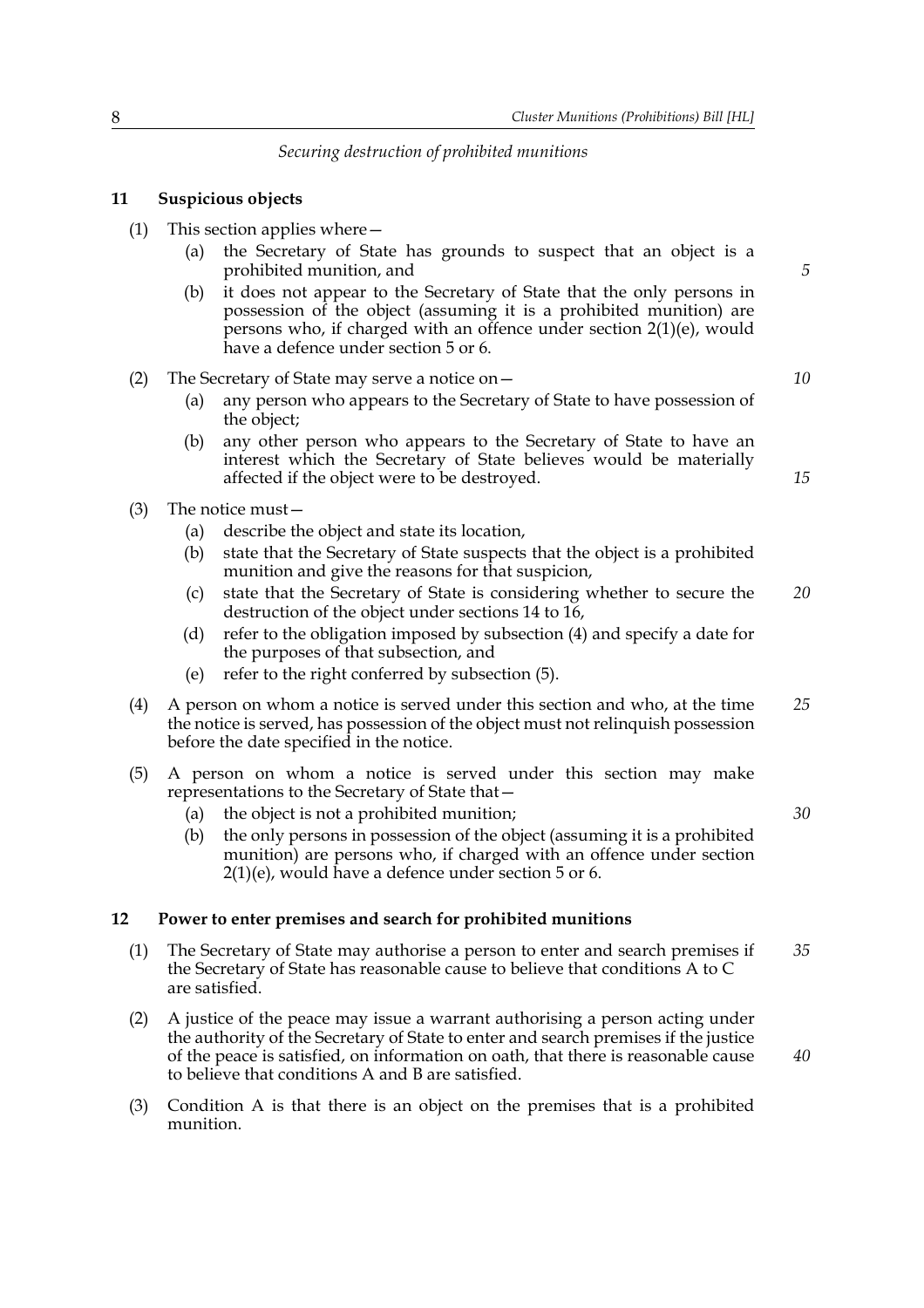- (4) Condition B is that the case is not one where the only persons in possession of the object (assuming it is a prohibited munition) are persons who, if charged with an offence under section 2(1)(e), would have a defence under section  $\frac{3}{5}$  or 6.
- (5) Condition C is that—
	- (a) the public has access to the premises, or
	- (b) the premises are occupied by a person who consents to the premises being entered and searched.
- (6) Subsections (1) and (2) apply whether or not a notice has been served under section 11.
- (7) An application for a warrant under subsection  $(2)$  -
	- (a) may be made by any person acting under the authority of the Secretary of State, and
	- (b) must specify the premises in respect of which the application is made.
- (8) A warrant issued under subsection (2) may authorise entry on one occasion only. *15*
- (9) A warrant issued under subsection  $(2)$  -
	- (a) continues in force for the period of one month beginning with the date on which it was issued, and
	- (b) may be executed by any person acting under the authority of the Secretary of State. *20*
- (10) In the application of subsection (2) to Scotland—
	- (a) the references to a justice of the peace are to be read as including references to the sheriff, and
	- (b) the reference to information on oath is to be read as a reference to evidence on oath. *25*

#### **13 Removal or immobilisation of prohibited munitions**

- (1) A person authorised by a warrant issued under section  $12(2)$  to enter premises may, if necessary, use force to enter the premises.
- (2) A person who enters premises under an authorisation given under section 12(1) or a warrant issued under section 12(2) may take such other persons and such equipment on to the premises as appear to that person to be necessary. *30*
- (3) If a person enters premises under such an authorisation or warrant and a prohibited munition is found on the premises, the person may make the prohibited munition safe.
- (4) Where subsection (3) applies, the person may also—
	- (a) if it is reasonably practicable to do so, seize and remove the prohibited munition, or
	- (b) in any other case, affix a warning to the prohibited munition, or in a conspicuous position to something near the prohibited munition, stating that the prohibited munition is not to be moved or interfered with before the date specified in the warning and that the warning is not to be interfered with before that date.
- (5) But a person may not exercise the powers under subsections (3) and (4) if satisfied that—

*5*

*10*

*40*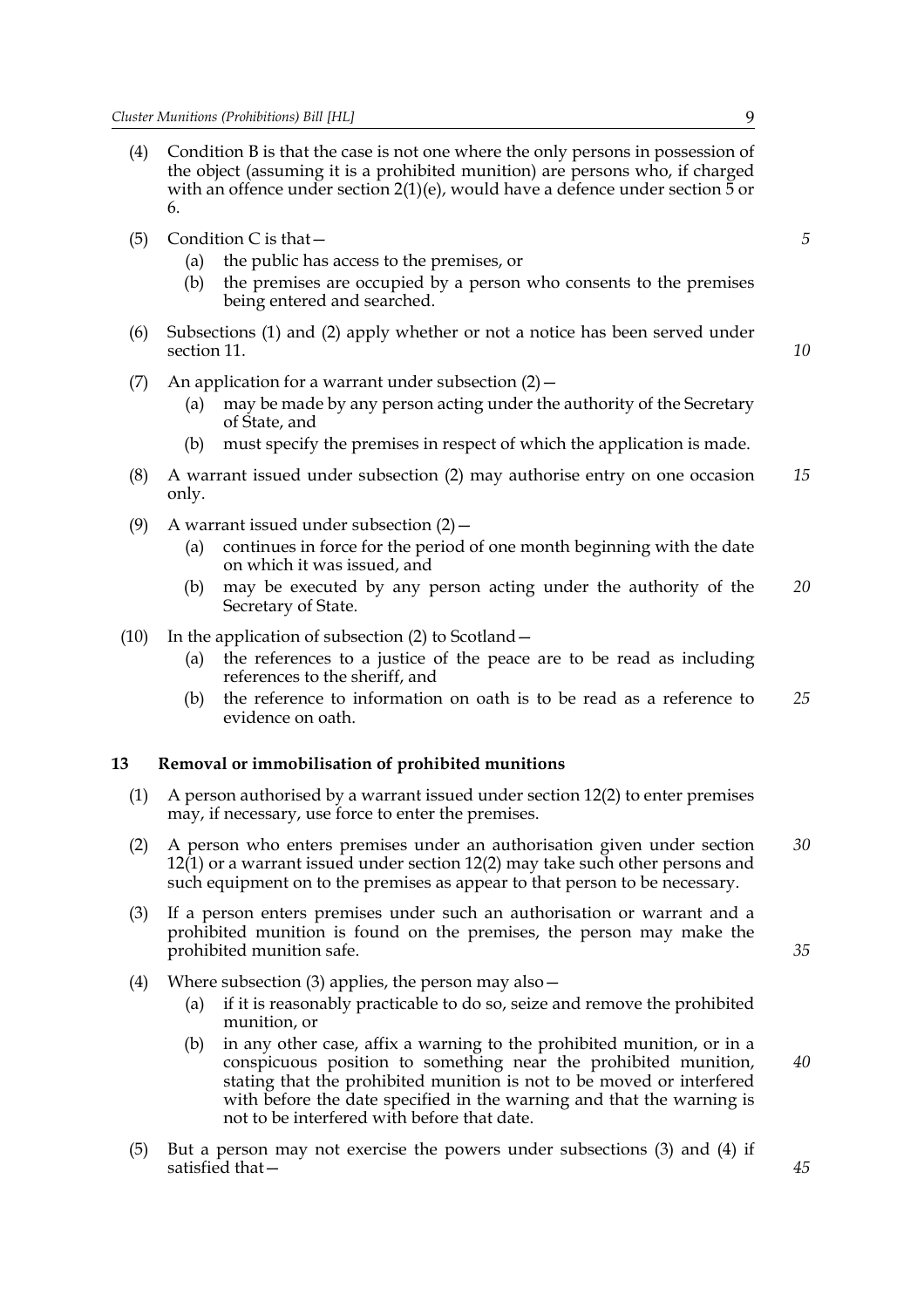- (a) the prohibited munition is in the possession of one or more persons, and
- (b) that person, or each of those persons, is a person who, if charged with an offence under section 2(1)(e), would have a defence under section 5 or 6.
- (6) An authorisation given under section 12(1) or a warrant issued under section 12(2) may provide that the person who exercises the powers conferred by the authorisation or the warrant may, if that person is not a constable, do so only in the presence of a constable.
- (7) For the purposes of subsection (3) a prohibited munition is made safe if, without being destroyed, it is prevented from being an immediate danger. *10*

#### **14 Power to destroy removed prohibited munitions**

- (1) This section applies if a prohibited munition is removed from premises under section  $13(4)(a)$ .
- (2) Before the end of the first six-month period, the Secretary of State must serve a notice on— *15*
	- (a) any person who appears to the Secretary of State to have had possession of the prohibited munition immediately before its removal, and
	- (b) any other person who appears to the Secretary of State to have an interest which the Secretary of State believes would be materially affected by the destruction of the prohibited munition. *20*
- (3) The notice must—
	- (a) describe the prohibited munition and state its location,
	- (b) state that the Secretary of State proposes to secure its destruction and give the reasons for this proposal, *25*
	- (c) refer to the right of objection conferred by subsection (4), and
	- (d) refer to the conditions to which the exercise of that right is subject by virtue of subsection (5) and specify a date for the purposes of that subsection.
- (4) A person on whom a notice is served under subsection (2) may object to the Secretary of State's proposal to secure the destruction of the prohibited munition.
- (5) Any objection made under subsection (4) must—
	- (a) be made in writing to the Secretary of State before such date as is specified in the notice, and *35*
	- (b) state why the prohibited munition should not be destroyed.
- (6) The Secretary of State may, at any time during the second six-month period, decide that the prohibited munition should be destroyed, and if the Secretary of State so decides the Secretary of State may authorise a person to destroy it.
- (7) Before reaching a decision under subsection (6) the Secretary of State must—
	- (a) allow any person on whom a notice has been served under subsection (2) time to respond, and
	- (b) take into account any objections to the proposed destruction of the prohibited munition (whether made in response to a notice or otherwise).

*5*

*30*

*40*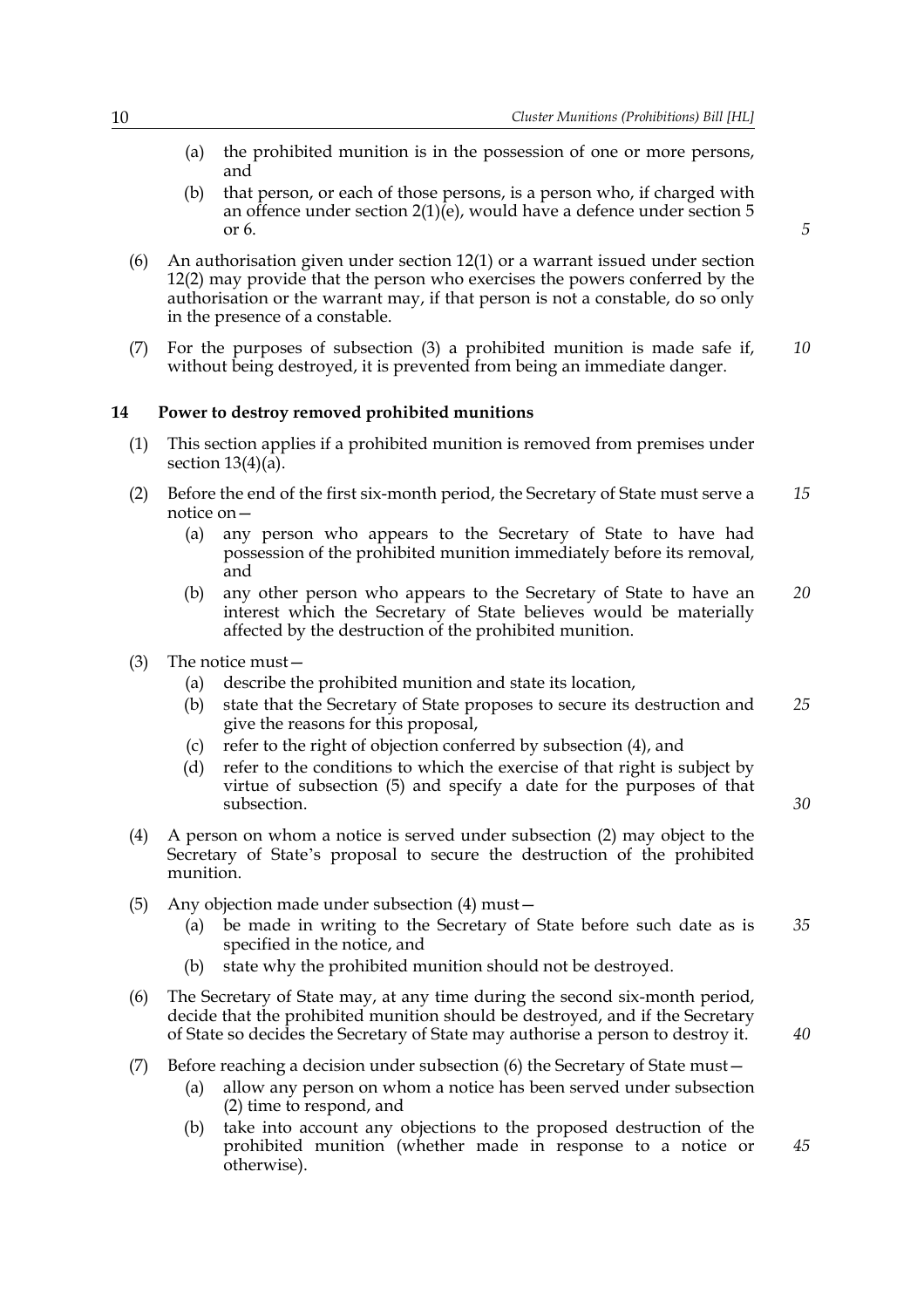- (8) If a prohibited munition is destroyed under this section the Secretary of State may recover from any person who had possession of the prohibited munition immediately before its removal any costs reasonably incurred by the Secretary of State in connection with the removal and destruction.
- (9) Subsection (10) applies where—
	- (a) the Secretary of State has not, by the end of the second six-month period, authorised the destruction of the prohibited munition, and
	- (b) a person had possession of the prohibited munition immediately before its removal.
- (10) The Secretary of State must return the prohibited munition to the person mentioned in subsection (9)(b) or, if there is more than one such person, to such of them as the Secretary of State thinks appropriate. *10*
- (11) For the purposes of this section—
	- (a) the "first six-month period" is the period of six months beginning with the day after the removal of the prohibited munition, and
	- (b) the "second six-month period" is the period of six months beginning with the day after the first six-month period ends.

#### **15 Destruction of immobilised prohibited munitions**

- (1) This section applies if a warning relating to a prohibited munition has been affixed under section 13(4)(b).
- (2) Before the end of the first six-month period, the Secretary of State must serve a notice on—
	- (a) any person who appears to the Secretary of State to have had possession of the prohibited munition immediately before the warning was affixed, and
	- (b) any other person who appears to the Secretary of State to have an interest which the Secretary of State believes would be materially affected by the destruction of the prohibited munition.
- (3) The notice must—
	- (a) describe the prohibited munition and state its location,
	- (b) state that the Secretary of State proposes to secure its destruction and give the reasons for this proposal,
	- (c) refer to the right of objection conferred by subsection (4), and
	- (d) refer to the conditions to which the exercise of that right is subject by virtue of subsection (5) and specify a date for the purposes of that subsection. *35*
- (4) A person on whom a notice is served under subsection (2) may object to the Secretary of State's proposal to secure the destruction of the prohibited munition.
- (5) Any objection made under subsection (4) must—
	- (a) be made in writing to the Secretary of State before such date as is specified in the notice, and
	- (b) state why the prohibited munition should not be destroyed.
- (6) The Secretary of State may, at any time during the second six-month period, decide that the prohibited munition should be destroyed, and if the Secretary

*5*

*20*

*15*

*25*

*30*

*40*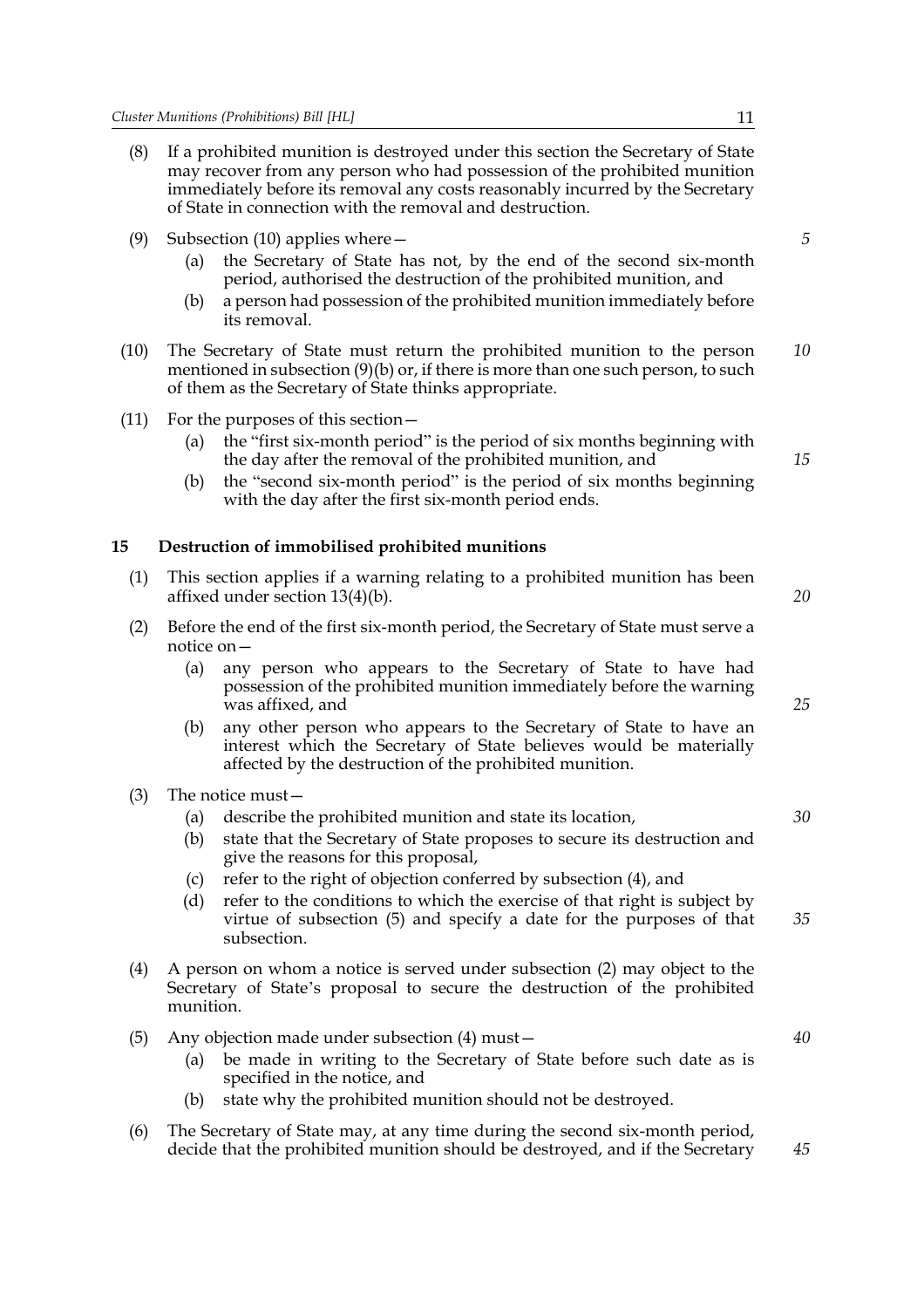of State so decides the prohibited munition may be destroyed in accordance with section 16.

- (7) Before reaching a decision under subsection (6) the Secretary of State must—
	- (a) allow any person on whom a notice has been served under subsection (2) time to respond, and
	- (b) take into account any objections to the proposed destruction of the prohibited munition (whether made in response to a notice or otherwise).
- (8) If a prohibited munition is destroyed in pursuance of a decision taken under subsection (6) the Secretary of State may recover from any person who had possession of the prohibited munition immediately before the warning was affixed any costs reasonably incurred by the Secretary of State in connection with the destruction. *10*
- (9) For the purposes of this section—
	- (a) the "first six-month period" is the period of six months beginning with the day after the warning was affixed, and *15*
	- (b) the "second six-month period" is the period of six months beginning with the day after the first six-month period ends.

#### **16 Power to enter premises and destroy immobilised prohibited munitions**

- (1) Subsection (2) applies where  $-$ 
	- (a) the Secretary of State decides under section 15(6) that a prohibited munition should be destroyed, and
	- (b) the prohibited munition is on premises to which the public has access or on premises which are occupied by a person who consents to action being taken under subsection (2).
- (2) The Secretary of State may authorise a person to enter the premises and destroy the prohibited munition if it is found there.
- (3) Subsection (4) applies where a justice of the peace is satisfied, on information on oath, that—
	- (a) the Secretary of State has decided under section 15(6) that a prohibited munition should be destroyed, and *30*
	- (b) the prohibited munition is on premises where a warning relating to that prohibited munition was affixed under section 13(4)(b).
- (4) The justice of the peace may issue a warrant authorising a person acting under the authority of the Secretary of State to enter the premises and destroy the prohibited munition if it is found there. *35*
- (5) An application for a warrant under subsection  $(4)$  -
	- (a) may be made by any person acting under the authority of the Secretary of State, and
	- (b) must specify the premises in respect of which the application is made. *40*
- (6) A warrant issued under subsection (4) may authorise entry on one occasion only.
- (7) A warrant issued under subsection  $(4)$  -
	- (a) continues in force for the period of one month beginning with the date on which it was issued, and

*20*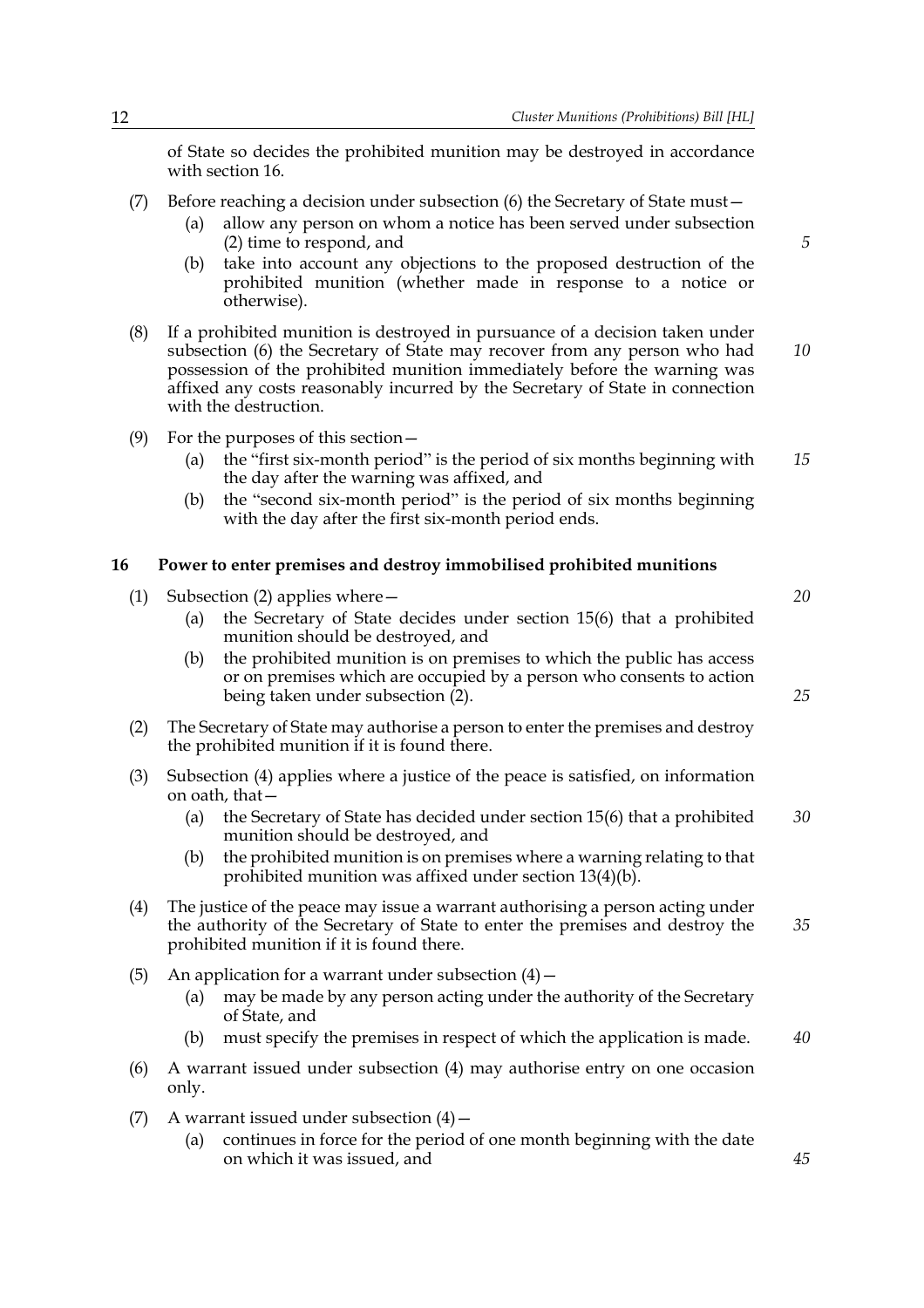- (b) may be executed by any person acting under the authority of the Secretary of State.
- (8) A person authorised by a warrant issued under subsection (4) to enter premises may, if necessary, use force to enter the premises.
- (9) A person who enters premises under an authorisation given under subsection (2) or a warrant issued under subsection (4) may take such other persons and such equipment on to the premises as appear to that person to be necessary. *5*
- (10) An authorisation given under subsection (2) or a warrant issued under subsection (4) may provide that the person who exercises the powers conferred by the authorisation or the warrant may, if that person is not a constable, do so only in the presence of a constable. *10*
- (11) In the application of subsections (3) and (4) to Scotland  $-$ 
	- (a) the references to a justice of the peace are to be read as including references to the sheriff, and
	- (b) the reference to information on oath is to be read as a reference to evidence on oath. *15*

#### **17 Compensation for destruction**

- (1) This section applies if a person  $(P)$  claims that  $-$ 
	- (a) a prohibited munition has been destroyed under section 14 or 16,
	- (b) P had an interest which was materially affected by the destruction,
	- (c) P sustained loss as a result of the destruction, and
	- (d) no notice was served on P under section 14 or (as the case may be) section 15 (whether or not one was served on any other person).
- (2) P may make an application for compensation to the High Court or, in Scotland, the Court of Session.
- (3) If the Court finds that P's claim is justified, the Court may order the Secretary of State to pay to P such amount (if any) by way of compensation as the Court considers just.
- (4) If the Court believes that the prohibited munition would have been destroyed even if a notice had been served on P under the section concerned, the Court must not order compensation to be paid under this section.

#### **18 Offences relating to destruction etc.**

- (1) A person (P) is guilty of an offence if, without reasonable excuse, P contravenes section 11(4) (relinquishing possession of suspicious object).
- (2) A person (P) is guilty of an offence if P wilfully obstructs another person in the doing by that other person of any of the following— *35*
	- (a) entering or searching premises under an authorisation given or warrant issued under section 12(1) or (2);
	- (b) making a prohibited munition safe, seizing or removing a prohibited munition, or affixing a warning, under section 13(3) or (4);
	- (c) destroying a prohibited munition under an authorisation given under section  $14(6)$ ;
	- (d) entering premises under an authorisation given or warrant issued under section 16(2) or (4);

*40*

*20*

*25*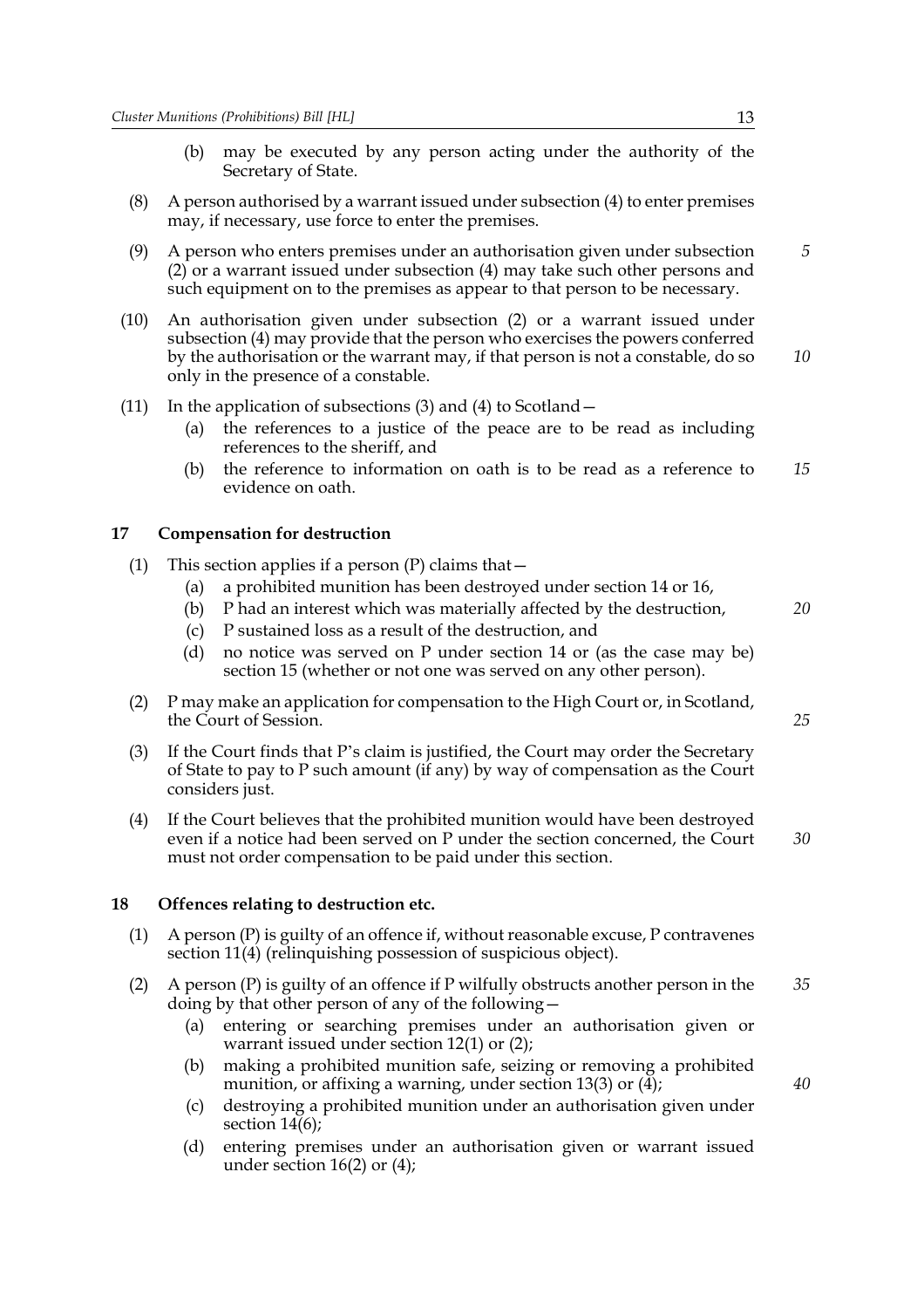- (e) destroying a prohibited munition under an authorisation given or warrant issued under section 16(2) or (4);
- (f) attempting to do anything mentioned in any of paragraphs (a) to (e).
- (3) A person (P) is guilty of an offence if  $-$ 
	- (a) a warning relating to a prohibited munition has been affixed under section  $13(4)(b)$ ,
	- (b) before the date specified in the warning, P moves or interferes with the prohibited munition or interferes with the warning, and
	- (c) P has no reasonable excuse for doing so.

#### (4) A person guilty of an offence under any of subsections (1) to (3) is liable—

- (a) on summary conviction, to a fine not exceeding the statutory maximum, or
- (b) on conviction on indictment, to a fine.
- (5) A person who knowingly makes a false or misleading statement in response to a notice served under section 11, 14 or 15 is guilty of an offence and liable—
	- (a) on summary conviction, to a fine not exceeding the statutory maximum, or
	- (b) on conviction on indictment, to imprisonment for a term not exceeding two years or to a fine, or to both.

#### **19 Securing destruction of prohibited munitions: supplementary**

The powers conferred by sections 11 to 16 are in addition to, and do not affect, any power exercisable in relation to an object otherwise than by virtue of those sections.

#### *Information and records*

#### **20 Information and records for Convention purposes**

- (1) The Secretary of State may serve a notice on any person requiring the person to give such information as is described in the notice.
- (2) The information required to be given by a notice served under subsection  $(1)$ 
	- (a) must be information that the Secretary of State has reasonable cause to believe is or will be needed in connection with anything to be done for the purposes of the Convention;
	- (b) may relate to a state of affairs subsisting before the coming into force of this Act or the entry into force of the Convention.
- (3) A notice served under subsection (1) may specify  $-$ 
	- (a) the form in which the information must be given;
	- (b) the period within which the information must be given.
- (4) The Secretary of State may also serve a notice on any person requiring the person to keep such records as are specified in the notice.
- (5) The records required to be kept by a notice served under subsection (4) must be records that the Secretary of State has reasonable cause to believe will facilitate the giving of information which that person may at any time be required to give under subsection (1).

*10*

*15*

*5*

*20*

*25*

*30*

*35*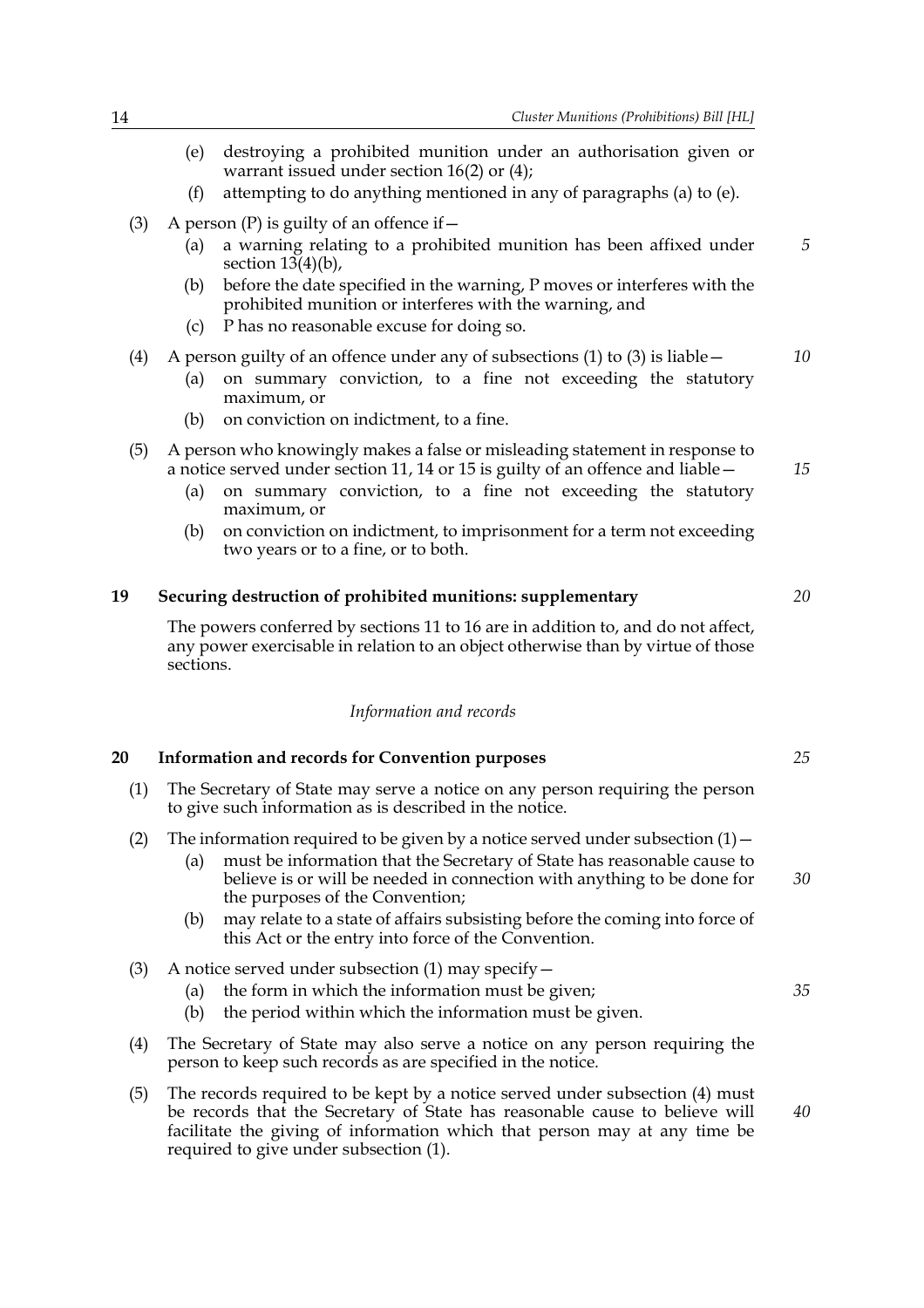- (6) The power conferred by subsection (1) may not be exercised so as to require a person to give information which might incriminate the person or, if that person is married or a civil partner, the person's spouse or civil partner.
- (7) The power conferred by subsection (1) may not be exercised so as to require a person to give information in respect of which a claim to legal professional privilege (or, in Scotland, to confidentiality of communications) could be maintained in legal proceedings.
- (8) A person who without reasonable excuse fails to comply with a notice served under subsection  $(1)$  or  $(4)$  is guilty of an offence and liable –
	- (a) on summary conviction, to a fine not exceeding the statutory maximum, or *10*
	- (b) on conviction on indictment, to a fine.
- (9) A person on whom a notice is served under subsection (1) and who knowingly makes a false or misleading statement in response to it is guilty of an offence and liable—
	- (a) on summary conviction, to a fine not exceeding the statutory maximum, or
	- (b) on conviction on indictment, to imprisonment for a term not exceeding two years or to a fine, or to both.

#### **21 Power to search and obtain evidence: issue of warrant**

- (1) A justice of the peace may issue a warrant authorising a person acting under the authority of the Secretary of State to enter and search premises if the justice of the peace is satisfied, on information on oath, that either condition A or condition B is satisfied in relation to those premises.
- (2) Condition A is that there are reasonable grounds for suspecting that an offence under this Act is being, has been or is about to be committed on the premises. *25*
- (3) Condition B is that there are reasonable grounds for suspecting that evidence of the commission of an offence under this Act is to be found on the premises.
- (4) An application for a warrant under this section—
	- (a) may be made by any person acting under the authority of the Secretary of State, and *30*
	- (b) must specify the premises in respect of which the application is made.
- (5) A warrant issued under this section may authorise entry on one occasion only.
- (6) A warrant issued under this section—
	- (a) continues in force for the period of one month beginning with the date on which it was issued, and *35*
	- (b) may be executed by any person acting under the authority of the Secretary of State.
- (7) In the application of subsection  $(1)$  to Scotland  $-$ 
	- (a) the references to a justice of the peace are to be read as including references to the sheriff, and *40*
	- (b) the reference to information on oath is to be read as a reference to evidence on oath.

*20*

*15*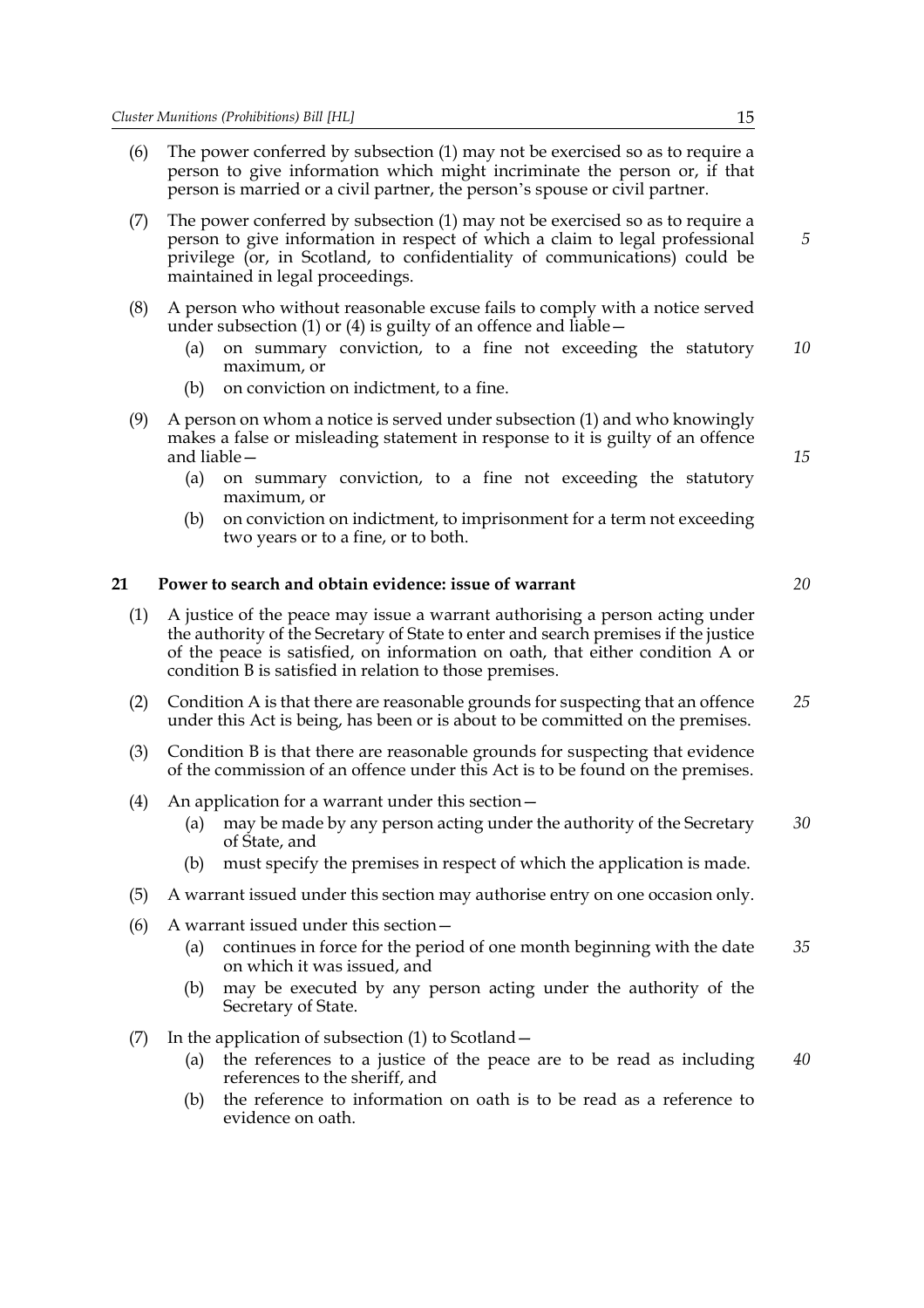#### **22 Power to search and obtain evidence: supplementary**

- (1) A person authorised by a warrant issued under section 21 to enter premises may, if necessary, use force to enter the premises.
- (2) A person who enters premises under a warrant issued under section 21 may  $-$ 
	- (a) take such other persons and such equipment on to the premises as appear to that person to be necessary;
	- (b) inspect any document found on the premises which the person has reasonable cause to believe may be required as evidence for the purposes of proceedings in respect of an offence under this Act;
	- (c) take copies of, or seize and remove, any such document;
	- (d) require information which is stored in an electronic form and is accessible from the premises to be produced in a form in which it can be taken away and in which it is visible and legible (or from which it can readily be produced in a visible and legible form);
	- (e) take copies of, or seize and remove, anything produced in pursuance of paragraph (d) which the person has reasonable cause to believe may be required as evidence for the purposes of proceedings in respect of an offence under this Act; *15*
	- (f) inspect, seize and remove any device or equipment found on the premises which the person has reasonable cause to believe may be required as such evidence;
	- (g) inspect, sample, seize and remove any substance found on the premises which the person has reasonable cause to believe may be required as such evidence.
- (3) Anything seized under subsection (2) may be retained for so long as is necessary in all the circumstances. *25*
- (4) A person who seizes anything under subsection (2) must, if requested to do so by a person who occupied the premises at the time of the seizure or who had possession or control of the thing immediately before it was seized, provide a record of its seizure.
- (5) Subsection (2) does not authorise a person to take action in relation to anything in respect of which a claim to legal professional privilege (or, in Scotland, to confidentiality of communications) could be maintained in legal proceedings.
- (6) Subsection (7) applies where a constable enters premises—
	- (a) under a warrant issued under section 21, or
	- (b) by virtue of subsection (2)(a) of this section.
- (7) The constable may search any person found on the premises whom the constable has reasonable cause to believe to be in possession of any document, device, equipment or substance which may be required as evidence for the purposes of proceedings in respect of an offence under this Act.
- (8) No constable may, by virtue of subsection (7), search a person of the opposite sex.
- (9) A warrant issued under section 21 may provide that the person who exercises the powers conferred by the warrant may, if that person is not a constable, do so only in the presence of a constable.
- (10) A person who wilfully obstructs another in the exercise of any power under this section is guilty of an offence and liable—

*10*

*5*

*20*

*30*

*40*

*45*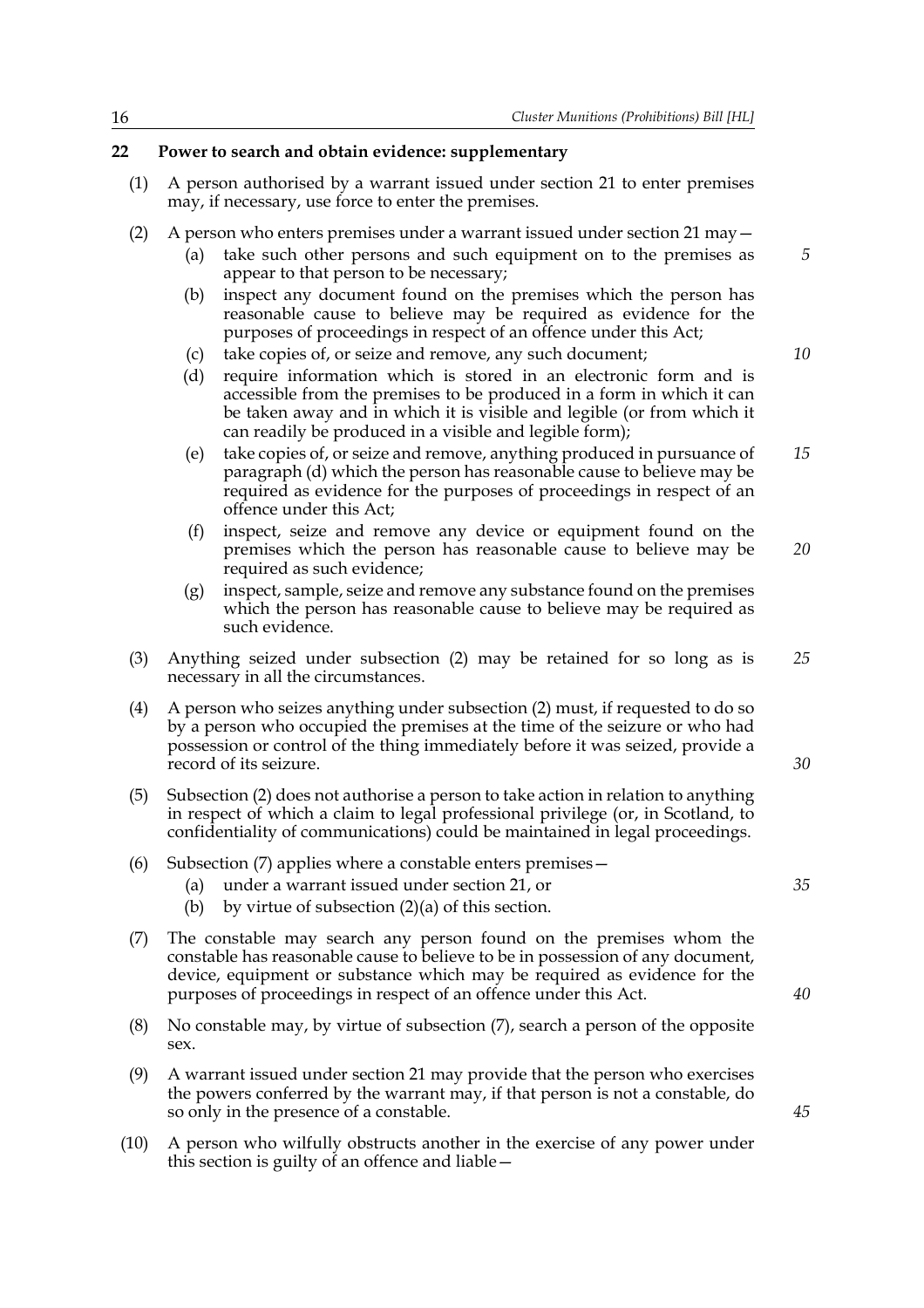- (a) on summary conviction, to a fine not exceeding the statutory maximum, or
- (b) on conviction on indictment, to a fine.

#### **23 Disclosure of information**

- (1) This section applies to information if—
	- (a) it was obtained under, or in connection with anything done under, this Act or the Convention, and
	- (b) it relates to a particular business or other activity carried on by any person.
- (2) So long as the business or activity continues to be carried on, the information must not be disclosed except— *10*
	- (a) with the consent of the person for the time being carrying on the business or activity,
	- (b) in connection with anything done for the purposes of the Convention,
	- (c) in connection with anything done for the purposes of this Act,
	- (d) for any of the purposes specified in section  $17(2)(a)$  to (d) of the Antiterrorism, Crime and Security Act 2001 (disclosure related to criminal investigation or criminal proceedings),
	- (e) in connection with the enforcement of any restriction on imports or exports, or
	- (f) with a view to ensuring the security of the United Kingdom.
- (3) Section 18 of the Anti-terrorism, Crime and Security Act 2001 (restriction on disclosure of information for overseas purposes) has effect in relation to a disclosure authorised by subsection  $(2)(d)$  as it has effect in relation to a disclosure authorised by any of the provisions to which section 17 of that Act applies. *25*
- (4) A person who discloses information in contravention of this section is guilty of an offence and liable—
	- (a) on summary conviction, to a fine not exceeding the statutory maximum, or
	- (b) on conviction on indictment, to imprisonment for a term not exceeding two years or to a fine, or to both.
- (5) Where any of paragraphs (b) to (f) of subsection (2) applies, the information may be disclosed notwithstanding any obligation not to disclose it that would otherwise apply.

#### *Criminal proceedings*

#### **24 Consent to prosecution**

Proceedings for an offence under this Act may not be instituted—

- (a) in England and Wales, except by or with the consent of the Attorney General;
- (b) in Northern Ireland, except by or with the consent of the Attorney General for Northern Ireland.

*35*

*40*

*30*

*5*

*15*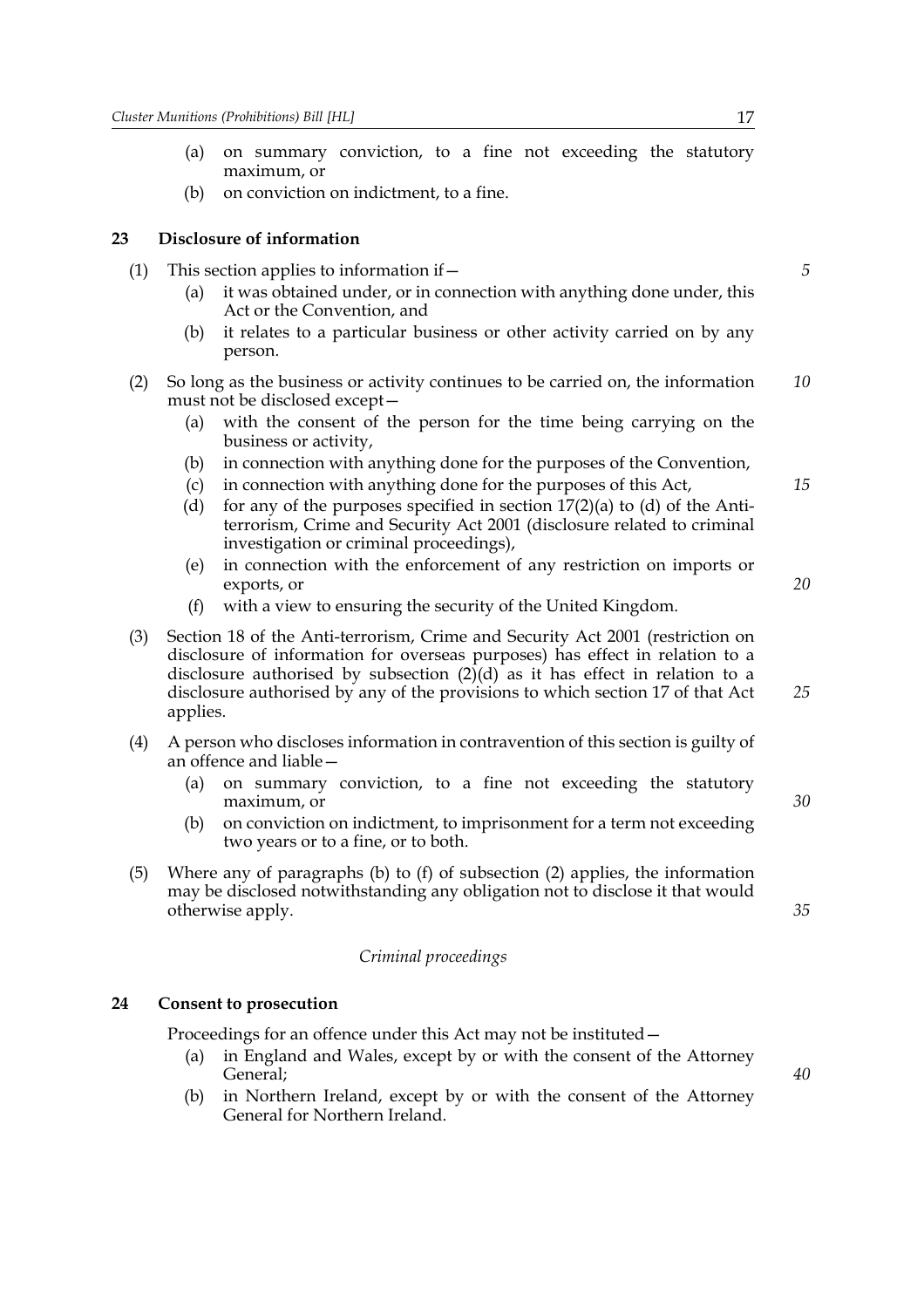#### **25 Forfeiture in case of conviction**

- (1) This section applies if a person is convicted of an offence under this Act.
- (2) The court by or before which the person is convicted may order that anything that is shown to the court's satisfaction to relate to the offence is to be—
	- (a) forfeited, and
	- (b) destroyed, or otherwise dealt with, in the manner specified in the order.
- (3) The court may order under subsection (2) that the forfeited item is to be dealt with as the Secretary of State sees fit.

|  | (4) If the court so orders, the powers of the Secretary of State include $-$ |  |  |
|--|------------------------------------------------------------------------------|--|--|
|  |                                                                              |  |  |

- (a) the power to direct the destruction of the forfeited item, and
- (b) the power to secure the disposal of the forfeited item in any other way that appears to the Secretary of State to be appropriate.
- (5) Subsection (6) applies where—
	- (a) the court proposes to order under subsection (2) that a thing be forfeited, and
	- (b) a person claiming to have an interest in it applies to be heard by the court.
- (6) The court must not make the order unless the person has been given an opportunity to show why it should not be made.

#### **26 Offences by bodies corporate etc.**

- (1) Where an offence under this Act is committed by a body corporate and the offence is proved—
	- (a) to have been committed with the consent or connivance of an officer of the body corporate, or
	- (b) to be attributable to any neglect on the part of an officer of the body corporate, *25*

the officer (as well as the body corporate) is guilty of the offence and is liable to be proceeded against and punished accordingly.

- (2) Where an offence under this Act is committed by a Scottish partnership and the offence is proved—
	- (a) to have been committed with the consent or connivance of a partner of the partnership, or
	- (b) to be attributable to any neglect on the part of a partner of the partnership,

the partner (as well as the partnership) is guilty of the offence and is liable to be proceeded against and punished accordingly. *35*

#### (3) In this section—

"officer", in relation to a body corporate, means—

- (a) a director, manager, secretary or other similar officer of the body corporate, or
- (b) any person who was purporting to act in any such capacity; "partner", in relation to a Scottish partnership, includes any person who

was purporting to act as a partner of the partnership.

*20*

*5*

*10*

*15*

*30*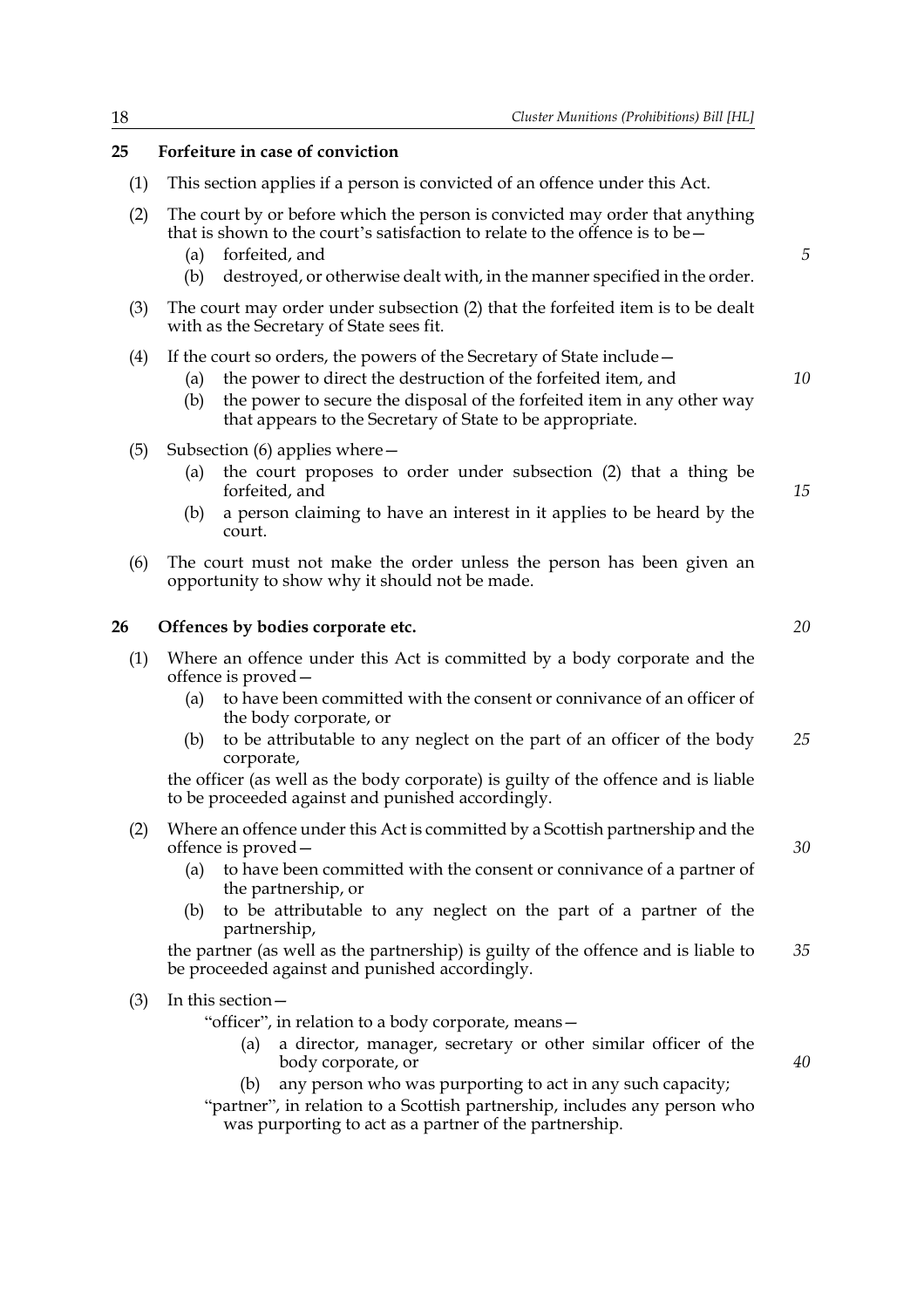(4) In subsection (3) "director", in relation to a body corporate whose affairs are managed by its members, means a member of the body corporate.

#### *General*

#### **27 Safeguards etc. in connection with exercise of powers of entry**

- (1) A person who enters premises under an authorisation given under section 12(1) or 16(2) ("the authorised person") must, if requested to do so by a person on the premises, produce evidence of the authorised person's identity and entitlement to exercise the power.
- (2) Subsections (3) to (5) apply where a person ("the authorised person") enters premises under a warrant issued under section 12(2), 16(4) or 21(1).
- (3) If the occupier of the premises is present, the authorised person must—
	- (a) produce evidence of the authorised person's identity,
	- (b) produce a copy of the warrant, and
	- (c) supply the occupier with a copy.
- (4) If the occupier of the premises is not present, but another person appearing to the authorised person to be in charge of the premises is, subsection (3) applies as if any reference to the occupier were a reference to the person in charge of the premises. *15*
- (5) If neither the occupier nor any other person appearing to the authorised person to be in charge of the premises is present, the authorised person must leave a copy of the warrant in a prominent place on the premises. *20*
- (6) A person who enters premises under an authorisation given or warrant issued under section 12(1) or (2), 16(2) or (4) or 21(1) must do so at a reasonable hour unless it appears to the person that the purpose of entry would be frustrated by entry at a reasonable hour.
- (7) A person who enters premises which are unoccupied under an authorisation given or warrant issued under section  $12(1)$  or  $(2)$ ,  $16(2)$  or  $(4)$  or  $21(1)$  must take all reasonable steps to ensure that the premises are left as secure against entry as they were when the person found them.
- (8) Subsections (2) to (6) do not apply where the authorised person is a constable who enters the premises under a warrant issued under section 12(2), 16(4) or  $21(1)$ . *30*

#### **28 Service of notices**

- (1) A notice required or authorised by this Act to be served on a person other than a Scottish partnership or a body corporate may be served by—
	- (a) delivering it to the person, or
	- (b) sending it by post to the person at the person's usual or last-known residence, or usual or last-known place of business, in the United Kingdom.
- (2) A notice required or authorised by this Act to be served on a Scottish partnership may be served by— *40*

*5*

*10*

*25*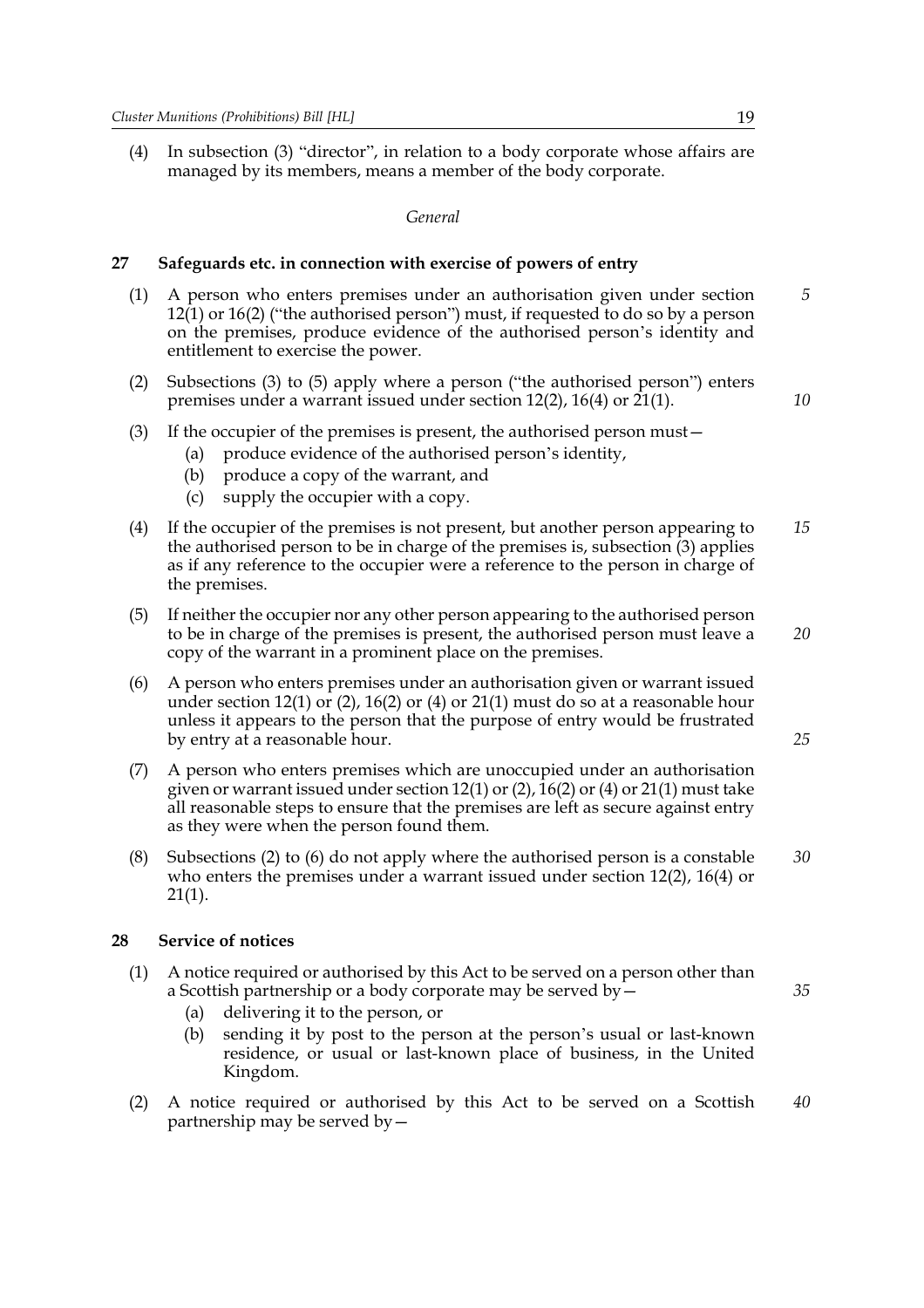- (a) delivering it to a partner of the partnership, or a person having control or management of the partnership business, at the principal office of the partnership, or
- (b) sending it by post to such a partner or person at that office.
- (3) A notice required or authorised by this Act to be served on a body corporate may be served by—
	- (a) delivering it to the secretary or clerk of the body corporate at its registered or principal office, or
	- (b) sending it by post to the secretary or clerk at the registered or principal office.
- (4) In the application of subsection (3) to a company registered outside the United Kingdom, the references to its principal office include references to its principal office within the United Kingdom (if any).

#### **29 Power to modify Act**

- (1) The Secretary of State may by order made by statutory instrument make such modifications of this Act as the Secretary of State considers necessary or desirable to give effect to any amendment of the Convention made in pursuance of the provisions of the Convention. *15*
- (2) An order under subsection (1) may also make such modifications of any other enactment (whenever passed or made) as the Secretary of State considers necessary or desirable in consequence of the modifications of this Act made by that order. *20*
- (3) A statutory instrument containing an order under subsection (1) may not be made unless a draft of the statutory instrument has been laid before and approved by resolution of each House of Parliament.
- (4) In this section—

"enactment" means a provision contained in, or in an instrument made under—

- (a) an Act of Parliament,
- (b) an Act of the Scottish Parliament,
- (c) a Measure or Act of the National Assembly for Wales, or
- (d) Northern Ireland legislation;

a "modification" includes an addition, repeal or revocation.

#### **30 Interpretation**

- $(1)$  In this Act "acquisition", "disposal" (except in clause 25(4)(b)), "transfer", and related expressions, are to be construed in accordance with section 3; "cluster munition", "prohibited munition" and "relevant explosive bomblet" have the meanings given by section 1; "the Convention" has the meaning given by section 1(2); "premises" includes land, moveable structures, vehicles, vessels, aircraft and hovercraft. *40*
	- (2) For the purposes of this Act a cluster munition or a relevant explosive bomblet is to be taken to be destroyed if it is permanently prevented (by dismantling or

*25*

*5*

*10*

*30*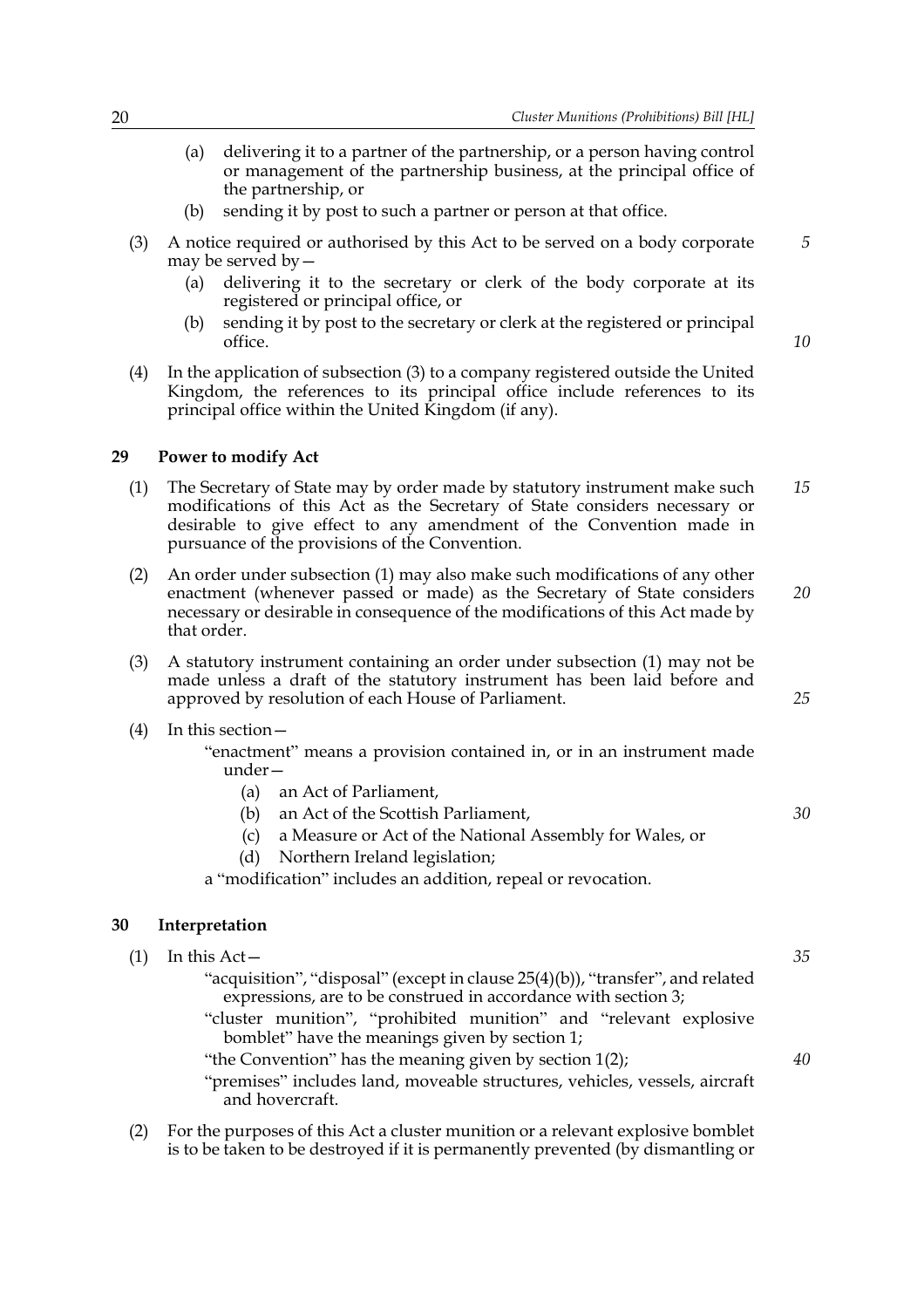any other means) from being used as a cluster munition or a relevant explosive bomblet.

- (3) For the purposes of this Act a State is a party to the Convention if it has ratified, accepted or approved the Convention, or has acceded to it, and either—
	- (a) the Convention is in force in relation to the State, or
	- (b) the State is applying Article 1 of the Convention on a provisional basis in accordance with Article 18 of the Convention.

#### **31 Amendments of other Acts**

Schedule 3 contains minor and consequential amendments of other Acts.

#### **32 Crown application**

- (1) This Act binds the Crown.
- (2) No contravention by the Crown of a provision of this Act makes the Crown criminally liable.
- (3) Subsection (2) does not affect the criminal liability of persons in the service of the Crown.
- (4) The High Court or, in Scotland, the Court of Session may, on the application of a person appearing to the Court to have an interest, declare unlawful an act or omission of the Crown which constitutes a contravention of a provision of this Act.
- (5) Nothing in this section affects Her Majesty in her private capacity.
- (6) Subsection (5) is to be read as if section 38(3) of the Crown Proceedings Act 1947 (references to Her Majesty in her private capacity) were contained in this Act.

#### **33 Extent**

- (1) Subject to the following provisions of this section, this Act extends to England and Wales, Scotland and Northern Ireland. *25*
- (2) An amendment made by this Act has the same extent as that of the provision amended.
- (3) Her Majesty may by Order in Council provide for any of the provisions of this Act to extend, with modifications (including additions or omissions) or without modifications, to any of the Channel Islands, the Isle of Man or any British overseas territory. *30*

#### **34 Commencement and short title**

- (1) This Act comes into force on the day on which it is passed.
- (2) This Act may be cited as the Cluster Munitions (Prohibitions) Act 2010. *35*

*15*

*20*

*10*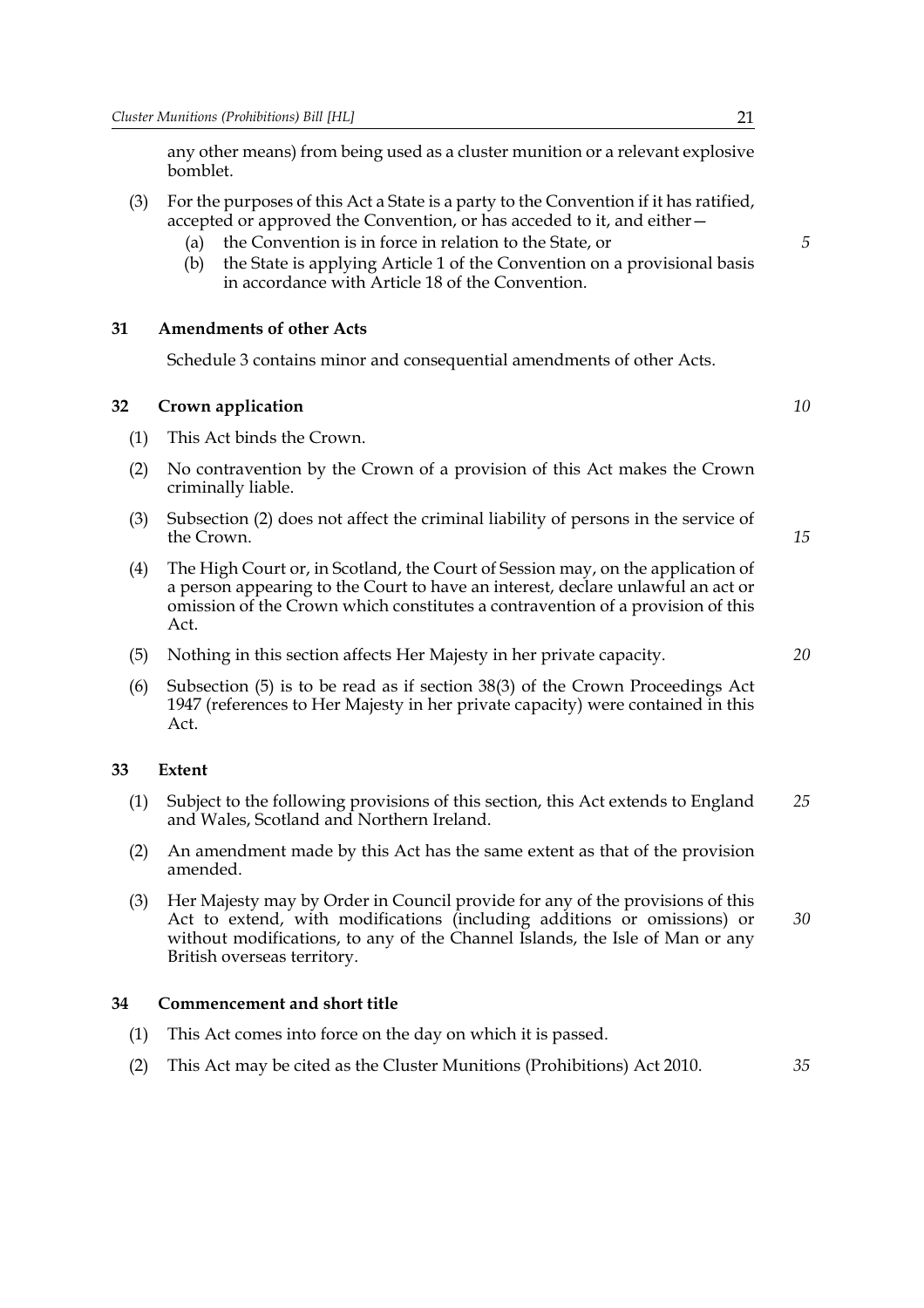### SCHEDULES

**SCHEDULE 1** Sections 1(6), 3(7), 6(10)

#### DEFINITIONS OF CLUSTER MUNITION, EXPLOSIVE BOMBLET ETC.

#### *Definition of cluster munition and related terms*

Article 2.2. "Cluster munition" means a conventional munition that is designed to disperse or release explosive submunitions each weighing less than 20 kilograms, and includes those explosive submunitions. It does not mean the following:

- (a) A munition or submunition designed to dispense flares, smoke, pyrotechnics or chaff; or a munition designed exclusively for an air defence role; *10*
- (b) A munition or submunition designed to produce electrical or electronic effects;
- (c) A munition that, in order to avoid indiscriminate area effects and the risks posed by unexploded submunitions, has all of the following characteristics:
	- (i) Each munition contains fewer than ten explosive submunitions;
	- (ii) Each explosive submunition weighs more than four kilograms;
	- (iii) Each explosive submunition is designed to detect and engage a single target object;
	- (iv) Each explosive submunition is equipped with an electronic self-destruction mechanism;
	- (v) Each explosive submunition is equipped with an electronic self-deactivating feature. *25*

Article 2.3. "Explosive submunition" means a conventional munition that in order to perform its task is dispersed or released by a cluster munition and is designed to function by detonating an explosive charge prior to, on or after impact.

Article 2.5. "Unexploded submunition" means an explosive submunition that has been dispersed or released by, or otherwise separated from, a cluster munition and has failed to explode as intended.

Article 2.9. "Self-destruction mechanism" means an incorporated automatically-functioning mechanism which is in addition to the primary initiating mechanism of the munition and which secures the destruction of the munition into which it is incorporated.

*20*

*15*

*5*

*35*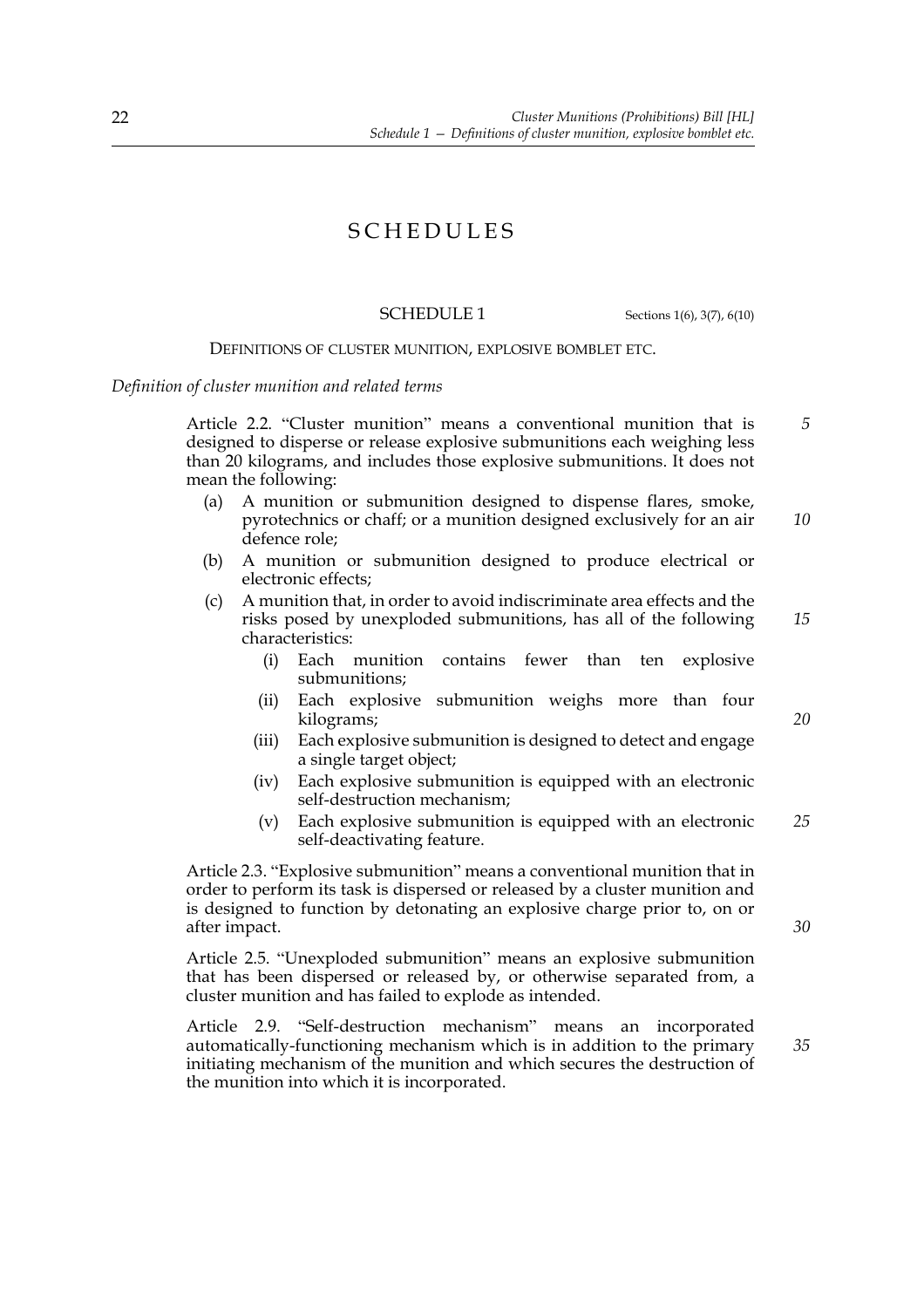Article 2.10. "Self-deactivating" means automatically rendering a munition inoperable by means of the irreversible exhaustion of a component, for example a battery, that is essential to the operation of the munition.

#### *Definition of explosive bomblet*

Article 2.13. "Explosive bomblet" means a conventional munition, weighing less than 20 kilograms, which is not self-propelled and which, in order to perform its task, is dispersed or released by a dispenser, and is designed to function by detonating an explosive charge prior to, on or after impact. *5*

#### *Definition of dispenser*

Article 2.14. "Dispenser" means a container that is designed to disperse or release explosive bomblets and which is affixed to an aircraft at the time of dispersal or release. *10*

#### *Definition of mine*

Article 2.12. "Mine" means a munition designed to be placed under, on or near the ground or other surface area and to be exploded by the presence, proximity or contact of a person or a vehicle. *15*

#### *Definition of cluster munition remnants and related terms*

Article 2.7. "Cluster munition remnants" means failed cluster munitions, abandoned cluster munitions, unexploded submunitions and unexploded bomblets.

Article 2.4. "Failed cluster munition" means a cluster munition that has been fired, dropped, launched, projected or otherwise delivered and which should have dispersed or released its explosive submunitions but failed to do so.

Article 2.5. "Unexploded submunition" means an explosive submunition that has been dispersed or released by, or otherwise separated from, a cluster munition and has failed to explode as intended. *25*

Article 2.6. "Abandoned cluster munitions" means cluster munitions or explosive submunitions that have not been used and that have been left behind or dumped, and that are no longer under the control of the party that left them behind or dumped them. They may or may not have been prepared for use.

Article 2.15. "Unexploded bomblet" means an explosive bomblet that has been dispersed, released or otherwise separated from a dispenser and has failed to explode as intended.

23

*20*

*30*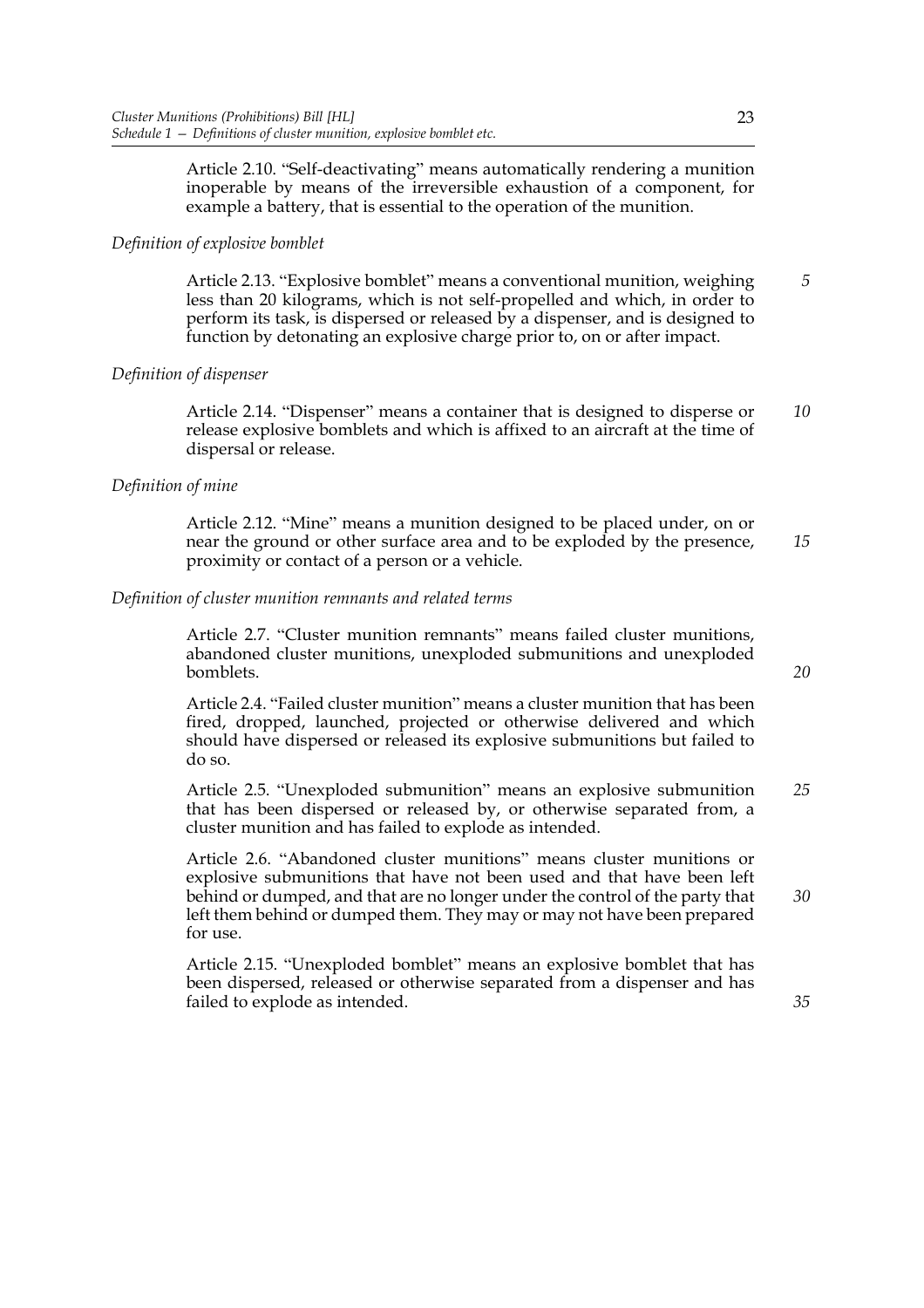#### SCHEDULE 2 Section 9(1) and (6)

#### OFFENCES TO WHICH SECTION 9 APPLIES

*Specified offences*

- 1 An offence under section 2(1)(e) or (g).
- 2 An offence under subsection (2) of section 2 of assisting, encouraging or inducing another person to engage in any conduct mentioned in paragraphs (a) or (e) to (g) of subsection  $(1)$  of that section. *5*
- 3 An offence under Part 2 of the Serious Crime Act 2007 in relation to—
	- (a) an offence under section  $2(1)(a)$  or (f), or
	- (b) an offence specified in this Schedule.
- 4 An offence committed by inciting the commission of—
	- (a) an offence under section  $2(1)(a)$  or (f), or
	- (b) an offence specified in this Schedule.
- 5 An offence committed by aiding, abetting, counselling or procuring the commission of— *15*
	- (a) an offence under section  $2(1)(a)$  or (f), or
	- (b) an offence specified in this Schedule.
- 6 An offence of attempting to commit or conspiring to commit an offence specified in this Schedule.

#### *Application of defence under section 9(1): offences relating to use or transfer*

- 7 (1) This paragraph applies where a person is charged with—
	- (a) an offence under section  $2(1)(g)$  (making arrangements under which another person transfers a prohibited munition),
	- (b) an offence specified in any of paragraphs 2 to 5 where the conduct constituting the offence relates to the use or transfer of a prohibited munition, or *25*
	- (c) an offence specified in paragraph 6 where the conduct constituting the offence consists of attempting or conspiring to commit an offence mentioned in paragraph (a) or (b).
	- (2) The defence under section 9(1) applies in relation to the offence only if the person also shows that— *30*
		- (a) the use or transfer was (or was to be) only by members of the armed forces of a State that was not a party to the Convention or by other persons acting under the authority of such a State, or
		- (b) the person had reasonable cause to believe that the use or transfer was (or was to be) only as mentioned in paragraph (a). *35*

#### *Application of defence under section 9(1): offences relating to conduct by visiting forces etc.*

8 (1) The defence under section 9(1) does not apply where a person is charged with an offence under section 2(1)(e) if it is proved that, at the time of the conduct constituting the offence, the person was a member of a visiting force of a State that was not a party to the Convention or was working with such a force.

*20*

*10*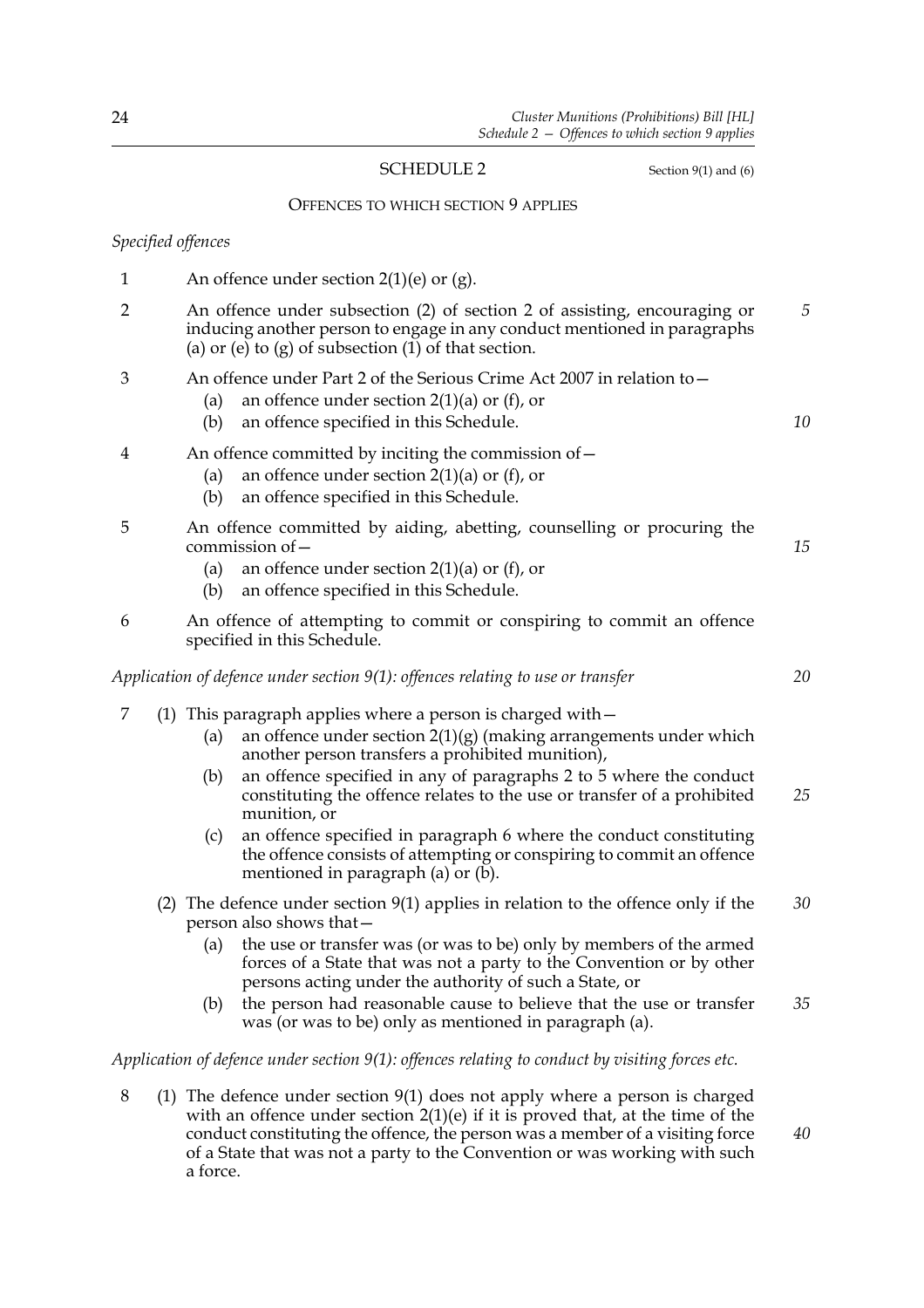- (2) The defence under section 9(1) does not apply where a person is charged with an offence under section  $2(1)(g)$  if it is proved that -
	- (a) at the time of the conduct constituting the offence, the person was a member of a visiting force of a State that was not a party to the Convention or was working with such a force, and
	- (b) the conduct consisted of the person making arrangements under which a member of such a visiting force moves a prohibited munition into or from the United Kingdom or enters into a contract to move a prohibited munition into or from the United Kingdom.
- (3) The defence under section 9(1) does not apply where a person is charged with an offence specified in paragraphs 2 to 6 if it is proved that -*10*
	- (a) at the time of the conduct constituting the offence, the person was a member of a visiting force of a State that was not a party to the Convention or was working with such a force, and
	- (b) the conduct was related to anything to which sub-paragraph (4) applies. *15*
- (4) This sub-paragraph applies to—
	- (a) the possession of a prohibited munition by a member of a visiting force of a State that was not a party to the Convention or a person working with such a force,
	- (b) the movement of a prohibited munition into or from the United Kingdom by a member of such a visiting force,
	- (c) the entering into a contract by a member of such a visiting force to move a prohibited munition into or from the United Kingdom,
	- (d) the making of arrangements by a member of such a visiting force or a person working with such a force under which a member of such a force— *25*
		- (i) moves a prohibited munition into or from the United Kingdom, or
		- (ii) enters into a contract to move a prohibited munition into or from the United Kingdom. *30*
- (5) In this paragraph "member of a visiting force" and "person working with such a force" are to be construed in accordance with section 8.

SCHEDULE 3 Section 31

#### AMENDMENTS OF OTHER ACTS

*Criminal Justice and Police Act 2001 (c. 16)*

1 In Schedule 1 to the Criminal Justice and Police Act 2001 (powers of seizure), at the end of Part 1 (powers to which section 50 applies) insert—

*"Cluster Munitions (Prohibitions) Act 2010*

73L Each of the powers of seizure conferred by the provisions of section  $22(2)(c)$ , (e), (f) and (g) of the Cluster Munitions (Prohibitions) Act 2010 (seizure of evidence of offences under that Act)." *40*

*5*

*20*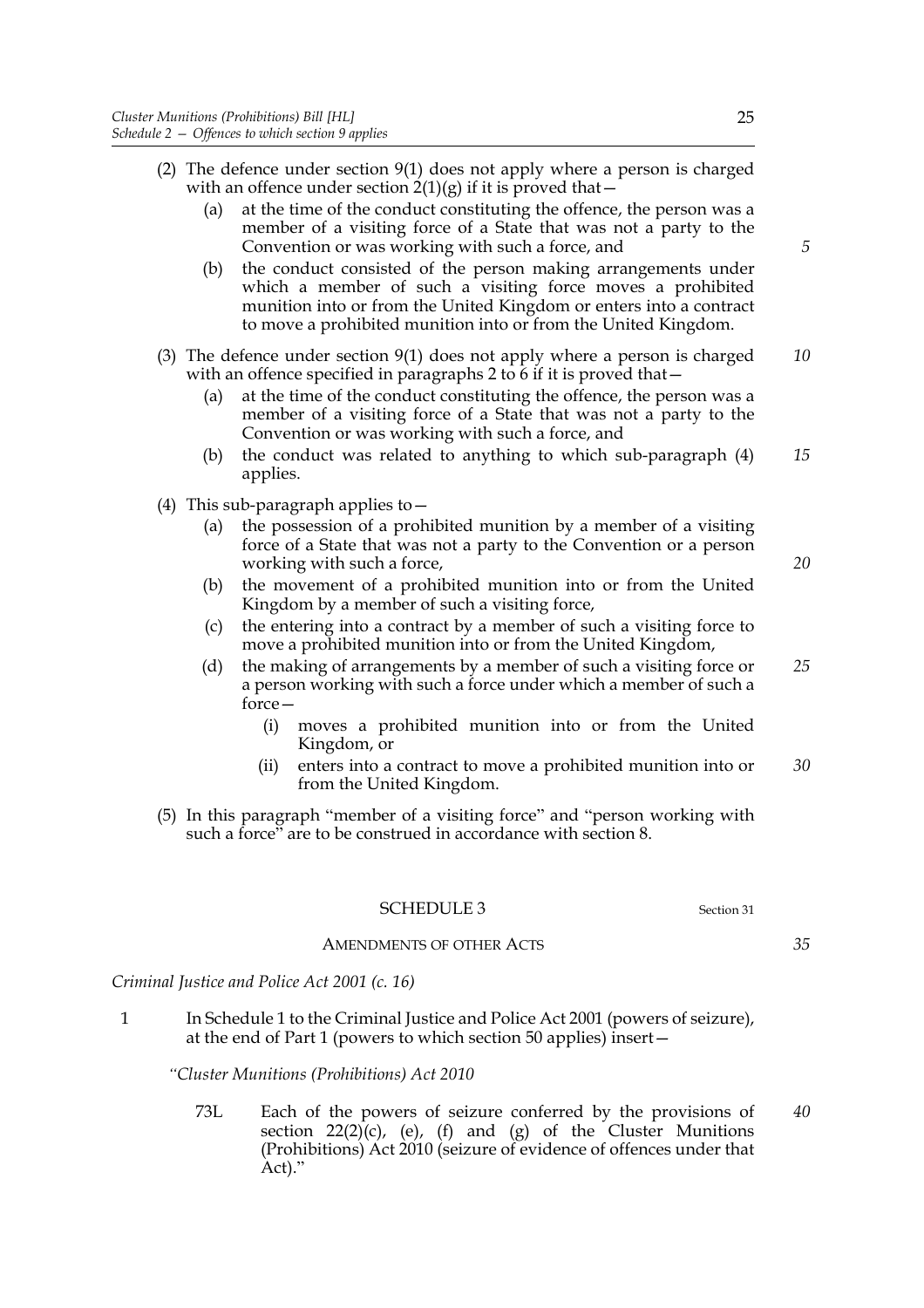*Serious Crime Act 2007 (c. 27)*

2 In Schedule 3 to the Serious Crime Act 2007 (listed offences that are to be disregarded), at the end of Part 1 (offences common to England and Wales and Northern Ireland) insert—

*"Cluster Munitions (Prohibitions) Act 2010*

24A An offence under section 2(2) of the Cluster Munitions (Prohibitions) Act 2010 (assisting, encouraging or inducing another to engage in conduct mentioned in section 2(1) of that Act)."